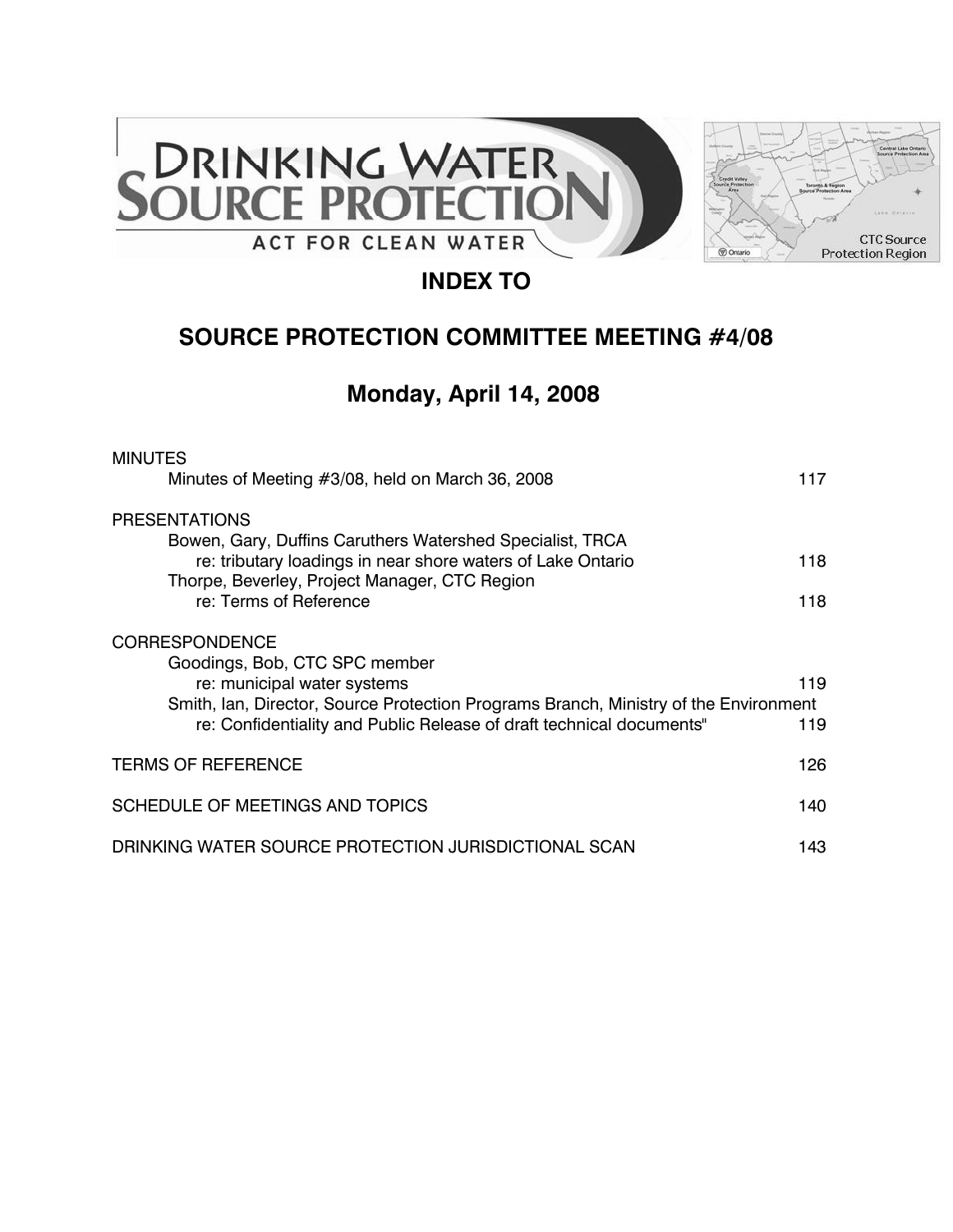

# **MEETING OF THE SOURCE PROTECTION COMMITTEE #4/08 April 14, 2008**

**The Source Protection Committee Meeting #4/08, was held in the North Theatre, Black Creek Pioneer Village, on Monday, April 14, 2008. The Chair Susan Self, called the meeting to order at 10:00 a.m..**

| <b>PRESENT</b>         |                                         |
|------------------------|-----------------------------------------|
| Juli Abouchar          | Member                                  |
| Jessica Annis          | Member                                  |
| Andrea Bourrie         | Member                                  |
| <b>Robert Burnside</b> | Member                                  |
| <b>Wendy Burgess</b>   | Member                                  |
| Michael D'Andrea       | Member                                  |
| <b>Neil Garbe</b>      | Member (Awaiting Municipal Endorsement) |
| <b>Michael Garrett</b> | Member                                  |
| Jessica Ginsburg       | Member                                  |
| <b>Robert Goodings</b> | Member                                  |
| <b>Irv Harrell</b>     | Member                                  |
| <b>Robert Hester</b>   | Member                                  |
| <b>David Kentner</b>   | Member                                  |
| <b>Heather Laidlaw</b> | Member                                  |
| <b>Peter Miasek</b>    | Member                                  |
| Lynne Moore            | Member                                  |
| Peter Orphanos         | Member                                  |
| John Presta            | Member                                  |
| <b>Fred Ruf</b>        | Member                                  |
| <b>Mark Schiller</b>   | Member                                  |
| <b>Susan Self</b>      | Chair                                   |
| <b>Howard Shapiro</b>  | Member                                  |

# **RES.#A36/08 - MINUTES**

| Moved by:    | Jessica Ginsburg |
|--------------|------------------|
| Seconded by: | David Kentner    |

**THAT the first bullet point in the amendment in Resolution #A13/08 in Minutes of Meeting #2/08, held on February 11, 2008, be amended to read:**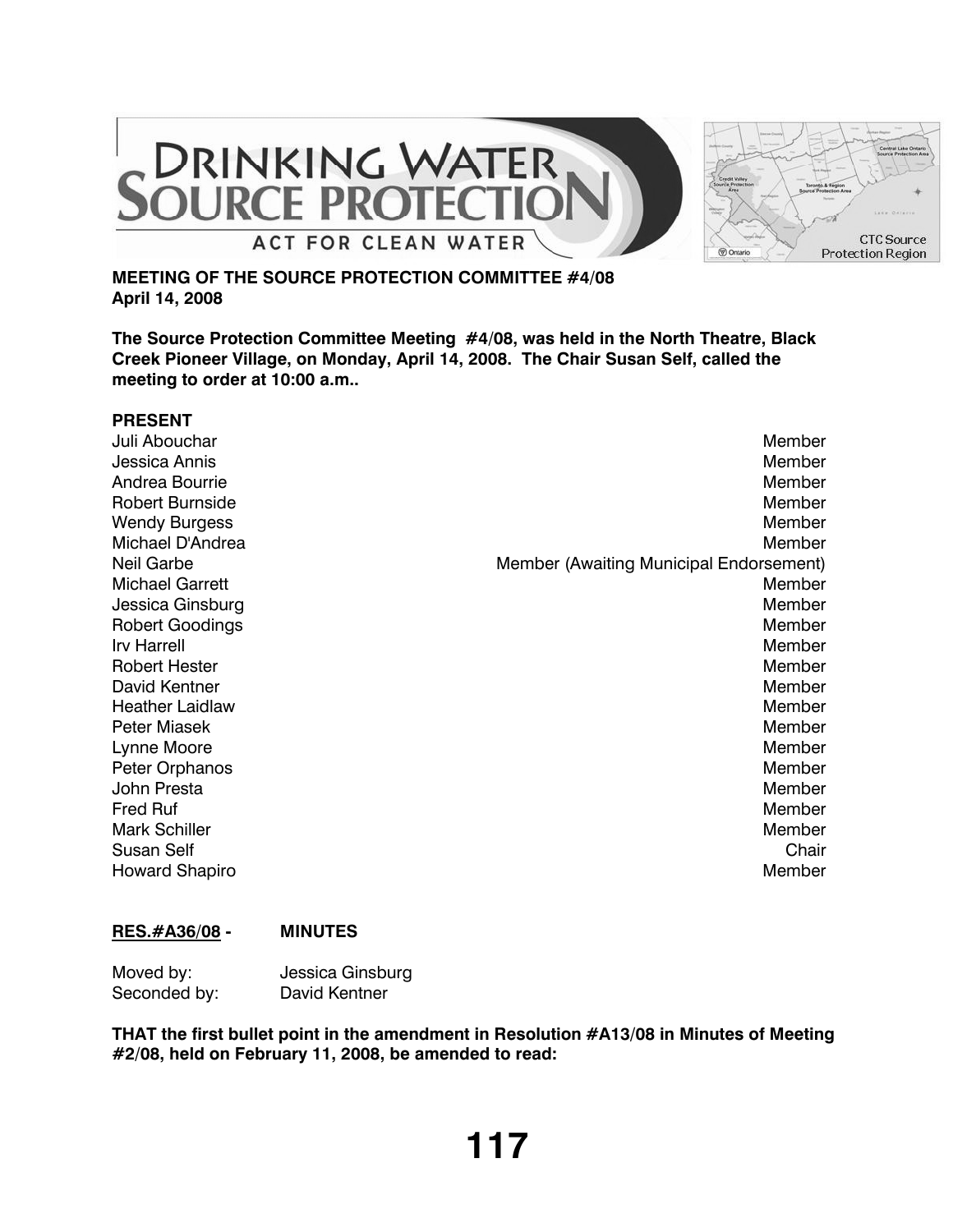**•** groundwater quantity and quality concerns identified in the report to be identified as a **concern, for example, salt and pesticides;**

**AND FURTHER THAT the Minutes of Meeting #3/08, held on March 17, 2008, be approved.** 

 $\frac{1}{2}$  ,  $\frac{1}{2}$  ,  $\frac{1}{2}$  ,  $\frac{1}{2}$  ,  $\frac{1}{2}$  ,  $\frac{1}{2}$  ,  $\frac{1}{2}$  ,  $\frac{1}{2}$  ,  $\frac{1}{2}$  ,  $\frac{1}{2}$  ,  $\frac{1}{2}$  ,  $\frac{1}{2}$  ,  $\frac{1}{2}$  ,  $\frac{1}{2}$  ,  $\frac{1}{2}$  ,  $\frac{1}{2}$  ,  $\frac{1}{2}$  ,  $\frac{1}{2}$  ,  $\frac{1$ 

**CARRIED**

# **PRESENTATIONS**

**(a)** A presentation by Gary Bowen, Duffins Caruthers Watershed Specialist, TRCA in regard to tributary loadings in near shore waters of Lake Ontario.

# **RES.#A27/08 - PRESENTATIONS**

| Moved by:    | <b>Robert Burnside</b> |
|--------------|------------------------|
| Seconded by: | Peter Orphanos         |

**THAT above-noted presentation (a) be heard and received and a copy of the presentation material be distributed with the minutes.**

**CARRIED**

### **PRESENTATIONS**

**(b)** A presentation by Beverley Thorpe, Project Manager, CTC Region, in regard to item 7.1 - Terms of Reference.

# **RES.#A28/08 - PRESENTATIONS**

| Moved by:    | <b>Fred Ruf</b>     |
|--------------|---------------------|
| Seconded by: | <b>Peter Miasek</b> |

**THAT above-noted presentation (b) be heard and received and a copy of the presentation material be distributed with the minutes;**

**AND FURTHER THAT the Chair of the Source Protection Committee (SPC) be directed to write to the Ministry of the Environment on behalf of the CTC SPC or by consensus of other source protection committees on behalf of these SPC's, in consultation with Conservation Ontario, to extend the deadline for submission of the Terms of Reference and to identify issues such as the difficulty of proceeding with the Terms of Reference in advance of receiving the Director's Rules, and the inadequacy of public consultation occurring during the summer months, as necessitated by the current deadlines.**

**THE CHAIR DECLARED THE MOTION AS CARRIED UNANIMOUSLY**

 $\mathcal{L}_\text{max}$  and  $\mathcal{L}_\text{max}$  and  $\mathcal{L}_\text{max}$  and  $\mathcal{L}_\text{max}$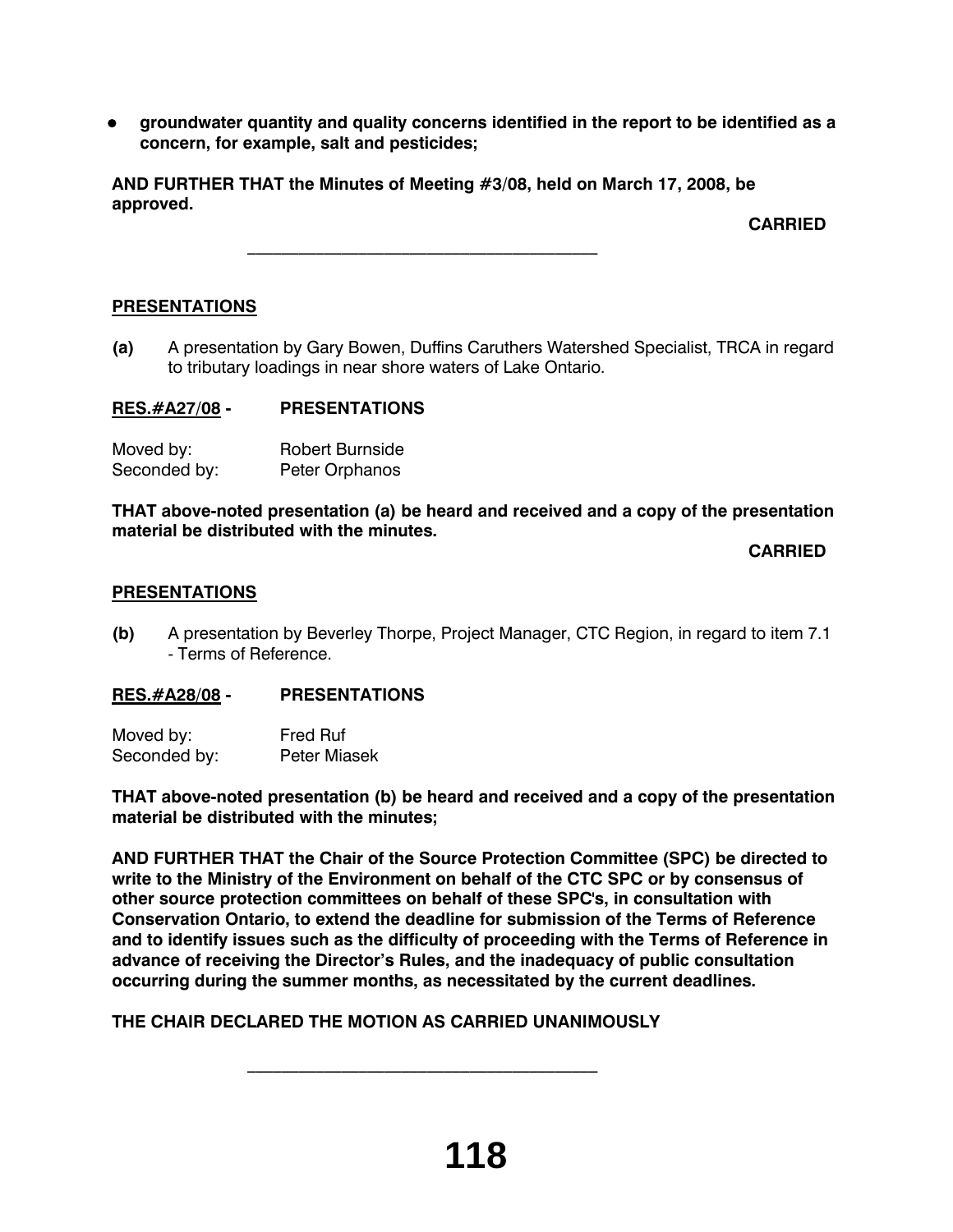# **CORRESPONDENCE**

- **(a)** A memo dated March 24, 2008 from Bob Goodings, CTC SPC member in regard to municipal water systems.
- **(b)** A memo dated April 3, 2008 from Ian Smith, Director, Source Protection Programs Branch, Ministry of the Environment in regard to "Confidentiality and Public Release of draft technical documents".

# **RES.#A29/08 - CORRESPONDENCE**

| Moved by:    | <b>Michael Garrett</b> |
|--------------|------------------------|
| Seconded by: | <b>Wendy Burgess</b>   |

### **THAT above-noted correspondence (a) be received.**

**CARRIED**

### **RES.#A30/08 - CORRESPONDENCE**

| Moved by:    | <b>Heather Laidlaw</b> |
|--------------|------------------------|
| Seconded by: | Jessica Ginsburg       |

### **THAT above-noted correspondence (b) be received.**

**CARRIED**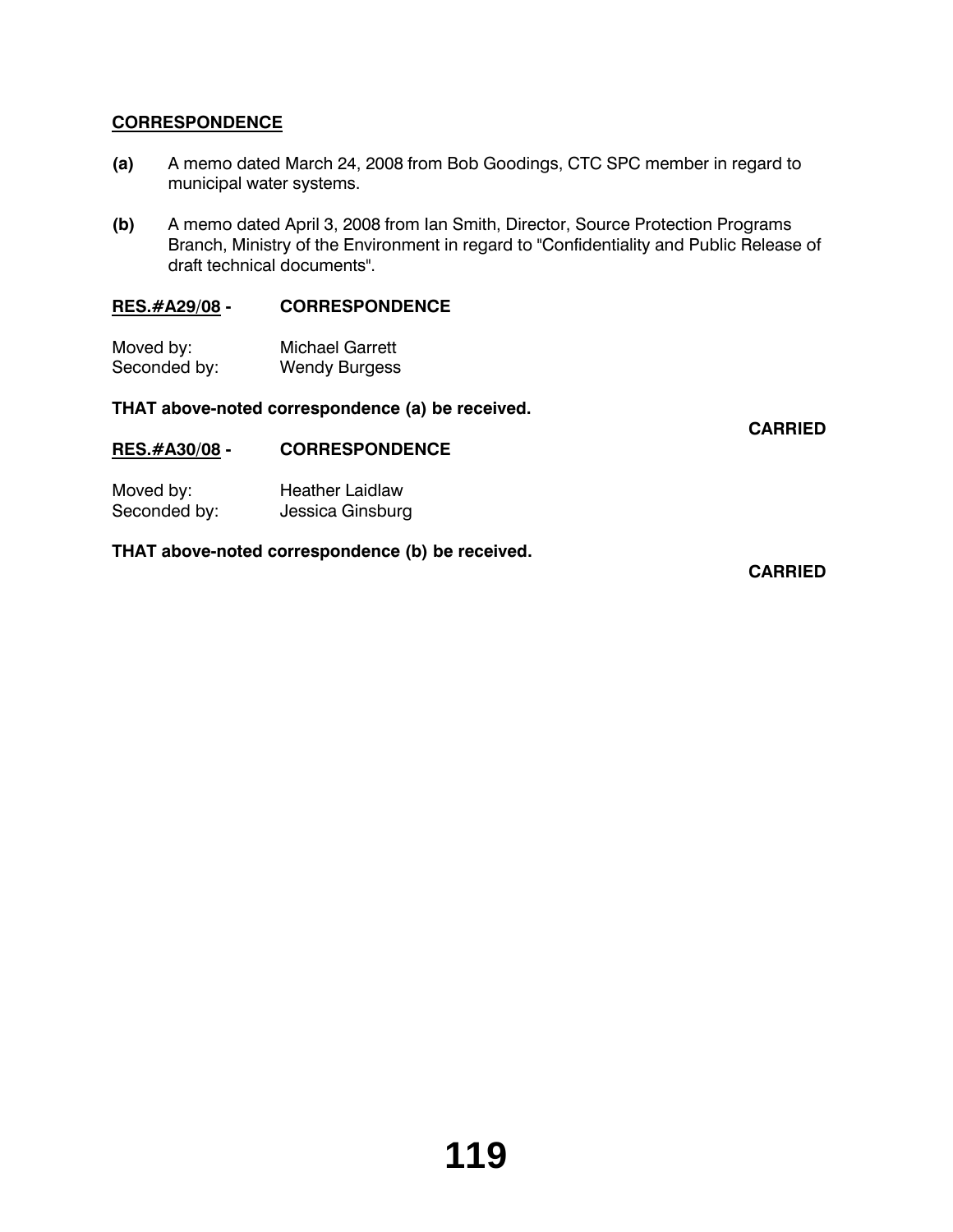# **CORRESPONDENCE (A)**

# **From: Bob Goodings**

# **To: SPC Members**

# **March 24, 2008**

This note is a discussion from my personal experience as one who has practiced engineering in almost all of the municipalities served by the water supply systems within the three conservation areas. It may not be up to date but enough to start the discussion.

# *Where does the treated drinking water go?*

I have studied a few municipal water supply systems to answer this question. Here are some ideas on this:

- The amount of water used on average day's demands amounts to about 400 litres per capita per day – about 80% of the year's average annual demand. This value is common for a normal community serving homes, commerce and (dry) industry
- The amount used for irrigation lawn watering from late May to early September is about 40 litres per day per capita – about 10% on an average demand for the year basis
- Waterworks people have a water category of water demand called "unaccounted for water" or UFW. It normally amounts to about 40 liters per capita per day. This covers leakage, fire fighting, street flushing and municipal park irrigation – all taken and not metered. It also includes metering errors.
- Metering error about 5% or so is the difference between the aggregate of all the water volumes sold each year measured at the customers meters and the aggregate of the several main water meters at each of the water supply plants serving the system. The customer meters seem to register on the low side especially as they get older. These meters cannot always measure very low flows –dripping taps etc.

On the sewage side, I find that the total flow per year that passes through the sewage treatment plant main meter can be about 25% greater than the annual water volumes produced at the water treatment plant. Much of this is from ground water entering leaking sewers and inflow from wet weather conditions. These numbers will apply to separate sewage systems. The experience for combined sewer systems will be significantly greater. All sewage treatment plants have a maximum limit of sewage flow rates that can be treated – normally two and a half times dry weather flow. Generally any flow rates beyond this are bypassed to the receiving water.

# *Water Demands*

Most components in the municipal systems are designed for maximum day demands that are generally about double (800 liters per day per capita) the average year demands of about 400 liters per day per capita. The local mains and pumping stations must meet the maximum hour demands that can be between 3 to 4 times the average demand for the year. Irrigation (lawn watering) is generally the additional load factor. The local distribution mains must also be capable of providing water for fire fighting. In the larger municipalities, this additional requirement is not significant in the design of the trunk mains and the treatment plants. This additional requirement can be quite significant in the smaller systems.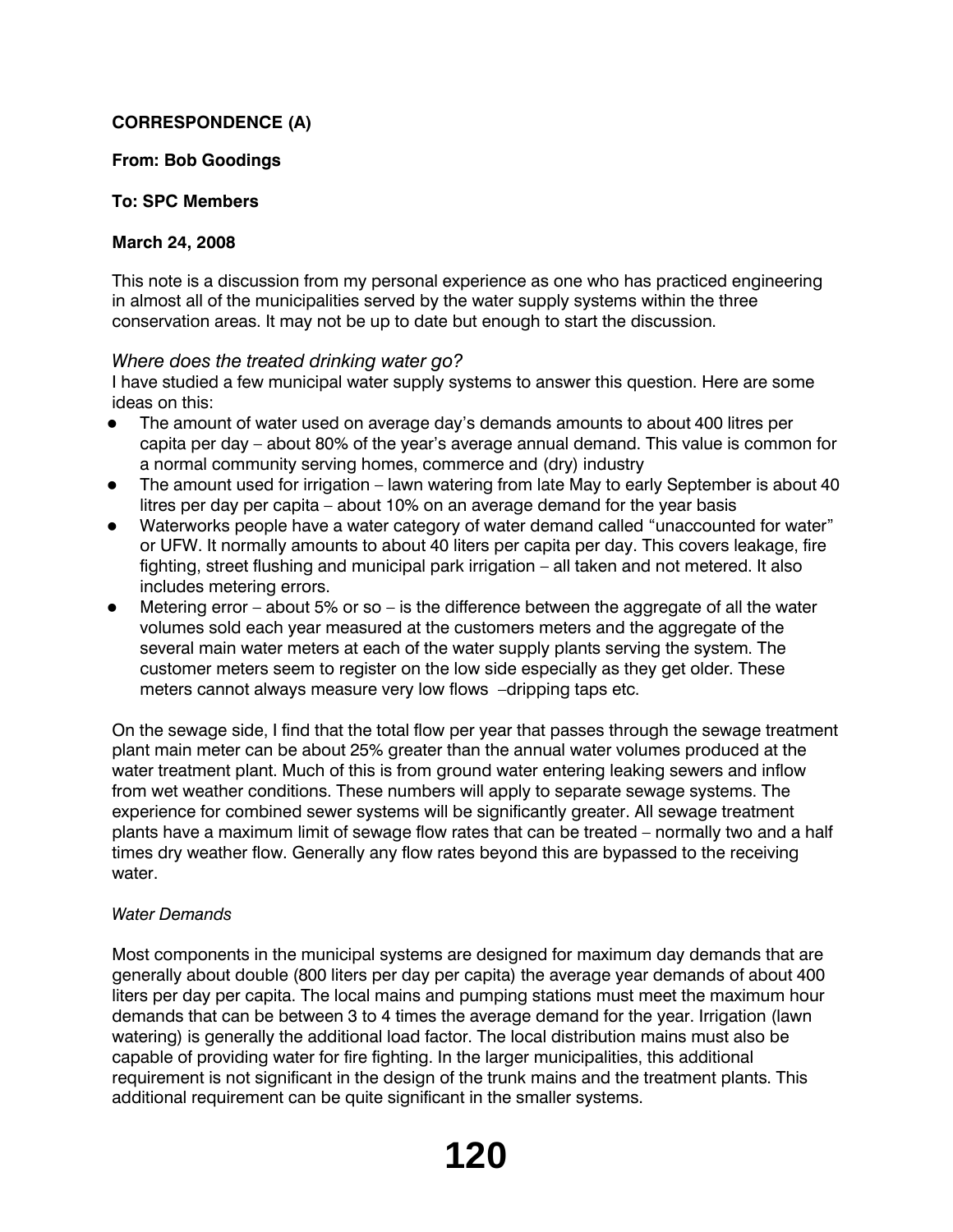# *Water quality safeguards*

The finished water quality for the municipal systems is covered under the Clean Water Act and its regulations. My old copy of the MOE 1994 edition of Drinking water Objectives explains that the Federal-Provincial Subcommittee on Drinking Water has the responsibility for developing Guidelines (now part of the regulations in Ontario) for Canadian Drinking Water Quality. This group of public health specialist set these risk water quality requirements out for all the Ontario water supply systems to follow. I believe they are ultra conservative levels of contaminant concentrations. Waterworks engineers and operators accept these without question.

In 1994 these were the parameters set for maximum acceptable concentrations for contaminants called MAC.

*Table 1 – Chemical/Physical Objectives –Health Related – 75 parameters for MAC. Table 2 – Microbiological Objectives – Health Related - 3 parameters for coliforms MAC Table 3 – Radionuclide Objectives – Heath Related – MAC for 5 parameters Table 4 – Chemical/Physical Objectives – Not Health related – 23 objectives*

There is a section in the Guidelines entitled – *Sampling, Analysis and Corrective Action –* that sets out the minimum requirements for monitoring water quality throughout the system – from the raw water source to the finished water at the tap.

In 1990, the City of Toronto Department of Health produced a summary report on a Review of Tap Water, Bottled Water and Water Treated by a Point-Of Use Devices. It reports on the results of 114 different test parameters on Toronto Water:

- · *Chlorinated Compounds- 24 parameters*
- · *Acid Extractables 26 parameters*
- · *Base Neutrals 37 parameters*
- · *Volatile Organics 31 parameters*
- · *Metals and Other Parameters 26 parameters*

It is clear that municipal water supply systems in Ontario operate under an extensive water quality monitoring regime. The province has continually added to these regulations quite likely beyond what is recorded here.

# *Water System operation*

Municipal water systems operate to control a maximum pressure to 100 psi and a minimum pressure of 40 psi. The makers of household appliances often set these maximum pressure requirements. The minimum pressure is set to ensure householders can have pressure enough for fixtures on the 2nd and third floors. 40 psi is about 100 feet of water pressure.

The local mains must also be able to have pressures and capacities to meet fire-fighting requirements at hydrants and for commercial/industrial sprinkler systems.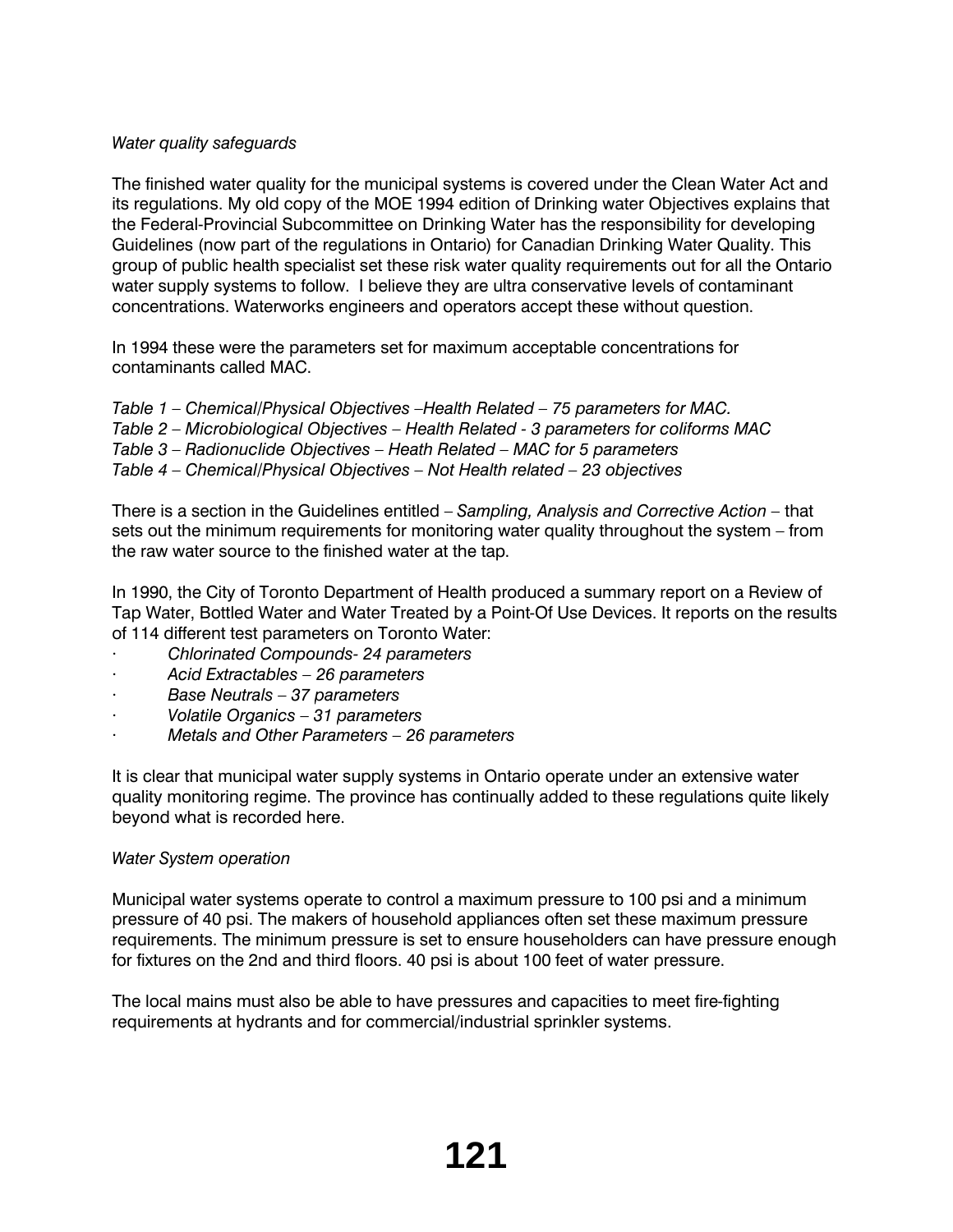The water supply and distribution system consists of a series of "pressure zones". The South Peel system has 7 pressure zones. Water delivered at the northern limits of the service area is pumped 7 times. The City of Toronto has the same system of multiple pressure zones. This is also the case for the Durham systems.

You will see on the maps showing the locations of the intakes and water treatment plants and major pumping stations that they are almost uniformly located along the shore at intervals of 3 to 5 miles apart. This is to provide water at suitable pressures to the entire service area.

The South Peel system has two plants each located near the west and east boundaries of Mississauga. The City of Toronto has 3 plants – RL Clark, RC Harris and FJ Horgan. (The Toronto Island plant operates in the summer months). In addition to trunk mains and pumping stations at these locations, a large gravity tunnel along the lakeshore delivers filtered water produced at the RC Harris plant on Victoria Avenue to the John Street Pumping Station (near York Street) and Parkdale Pumping Station (Near Sunnyside). These two stations can be seen from the Gardener Expressway.

# *Water System Components*

- Water source- intakes for lake systems and wells for groundwater systems
- Water purification plants- with chemical and filtering systems plus disinfection systems.
	- Some well supply systems need water treatment all are complete with disinfection systems
		- These supply plants are designed to meet maximum day requirements of the system
- *Trunk water mains* Water produced at the plants is carried through a series of trunk water mains – some in Toronto over 72" diameter. These trunk mains have a limited number of connections to the local water mains to reduce the risk and extent of shut downs due to local main failures. These mains supply water to the ground and elevated storage tanks throughout the system.
- **•** Ground and elevated storage tanks/reservoirs– The storage reservoir facilities act as a buffer to control or pressures in the distribution systems as well as to balance out the water demand variations during the day. The water treatment plants are designed to meet maximum day demands. The extra requirements at peak periods such as for meeting lawn-watering demands is taken up by the storage. The amount of storage varies – but often set for meeting the balancing requirements and system shut down emergencies. Storage can be about equal to ½ day average demand plus an allowance for balancing the peak demands above the average during the day.
- System pumping stations These are normally located at the water treatment plants and at the storage reservoirs. They pump to the local distribution system to meet maximum local demands as well as repumping on to the next higher pressure zone reservoir.
- Local distribution systems These are the street mains with service connections to customers and to the fire hydrants on the street. The size of these mains are often set by fire fighting requirements – quite often quite in excess of the normal maximum water demands on a street to serve the customers.

# *Well System Components*

The well consists of a casing supporting the earth down to the well screen located in the aquifer layer at the bottom of the well.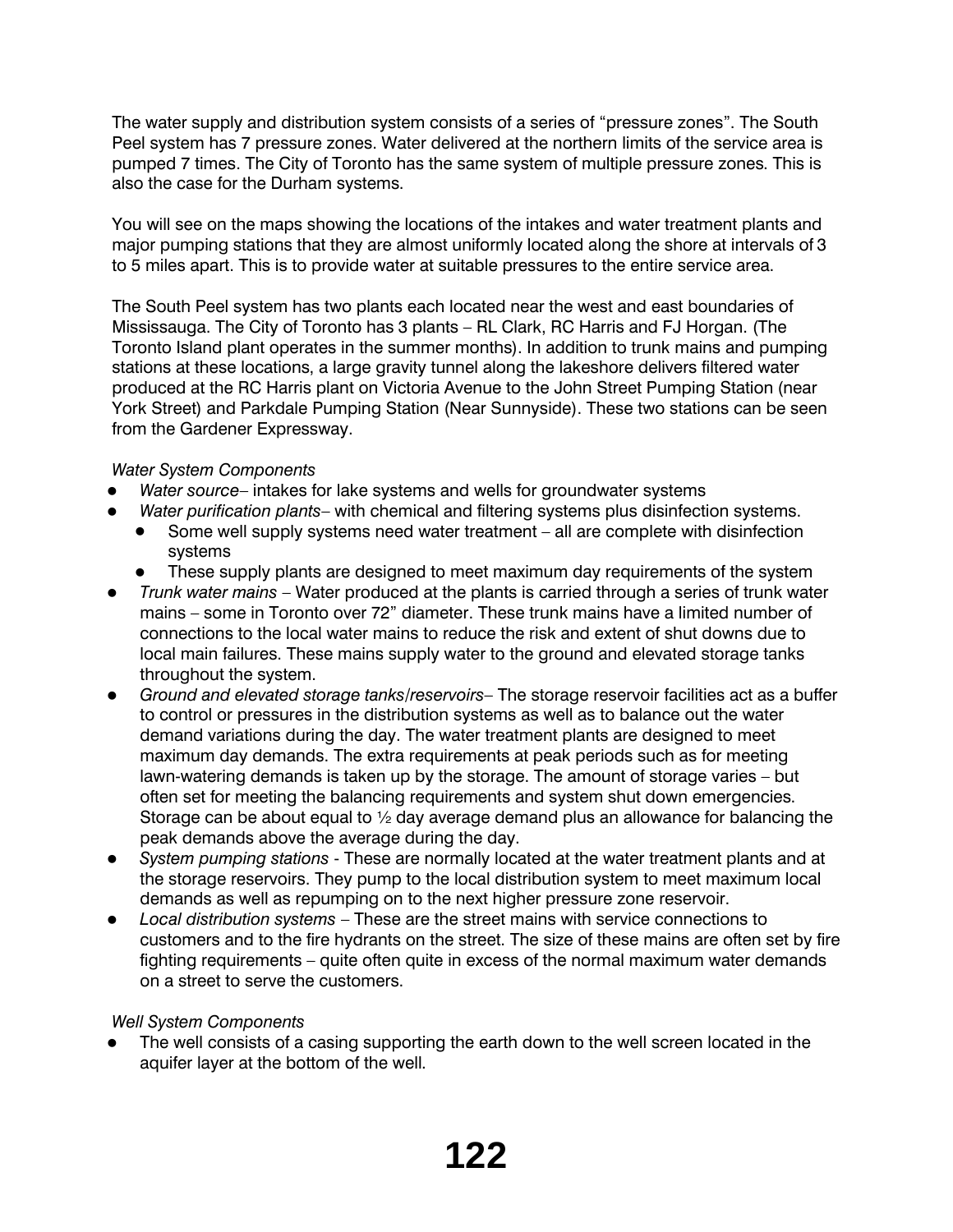- The well screen is located to be submerged and well below the groundwater table level in the water bearing aquifer. It is generally made of stainless steel with slits in its wall to bring in the water. This screen is often packed with gravel around the outside to make it easy to draw the water and yet restrict the entry of granular material and soil.
- The pumps used today are generally combination of a multi-stage pump coupled directly to submergible motor. The other configuration is with the pump at the bottom of the casing and screen and driven by an electric motor through a long drive shaft.
- When a pump is in operation it creates a drawdown cone commencing at the upper surface of the groundwater table. The extent and depth of this drawdown cone depends on the rate of pumping and the character of the aquifer. The horizontal flow velocities are negligible at the upper and outer edges of this cone. The velocity increasing rapidly as the water nears the well screen.
- The pump capacity and pressure parameters are generally set to supply water directly to the water distribution system and often to an elevated water storage tank in the system.
- Some groundwater requires treatment iron removal is one of the common problems and occasionally turbidity. Treatment of the water is required at a surface plant before it is repumped to the distribution system.
- All well water supplies require disinfection. It is essential that there be sufficient contact and mixing time of chemicals before it is delivered to any customer.
- Well supply systems do not require full time operators on site. Each well pumping station is equipped with sensors monitoring key parameters of the operation with signals transmitted to a remote operations center.
- In the event of a failure of the disinfection system or other problems, the pumping unit automatically shuts down and an alarm signal sent to the operations center.
- Properly constructed and maintained well systems are designed and built to prevent water contamination entering the aquifer either down the casing or through monitoring points. These are often the exploratory test holes or aquifer water level monitoring holes.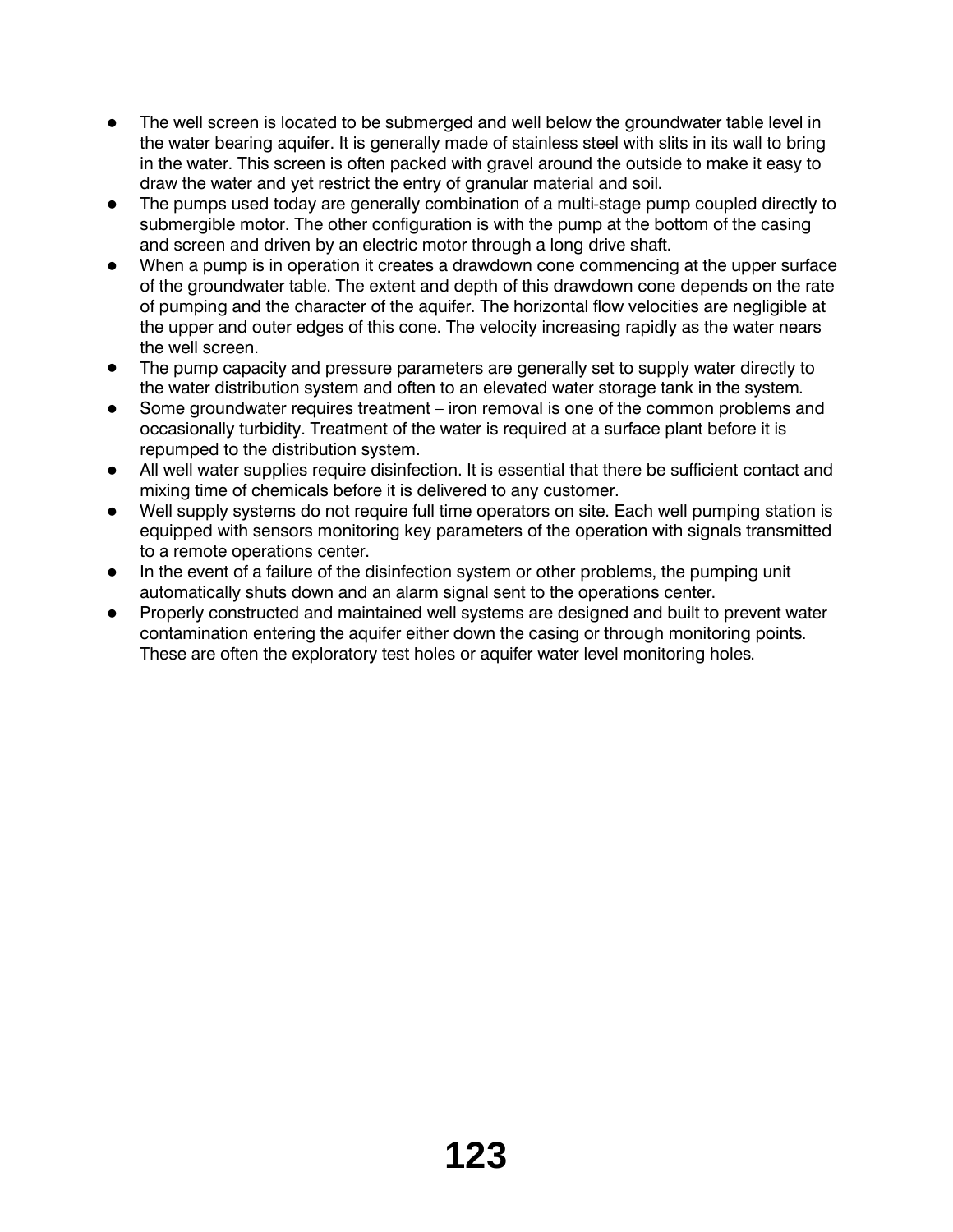# **CORRESPONDENCE (B)**

Ministry of the Environment Source Protection Programs **Branch** 8<sup>th</sup> Floor 2 St. Clair Ave. West Toronto ON M4V 1L5

Ministère de l'Environnement Direction des programmes de protection des sources  $8^{\rm e}$ étage 2, avenue St. Clair Ouest Toronto (Ontario) M4V 1L5



April 3, 2008

To: **Source Protection Committees** 

From: Ian Smith Director, Source Protection Programs Branch

#### Re: Confidentiality and Public Release of draft technical documents

Several source protection committees (SPCs) have raised questions regarding the level of confidentiality of draft technical documents, such as the water budgets and watershed characterization reports; should these documents be available to the public in their current form and should they be given to municipalities or stakeholder groups for comment or consultation?

These draft reports have been prepared based on technical guidance modules in advance of the regulations and supported to date through MOE and MNR funding. When the reports are used to support the development of the Assessment Report, SPCs may need to revise sections or undertake additional work to conform to the final rules and regulations under the Clean Water Act. That being the case, all reports should be considered interim and before being made available we recommend that a separate page be added at the beginning of the report that says: DRAFT REPORT FOR **CONSIDERATION OF THE SOURCE PROTECTION COMMITTEE.** 

SPC members can consult with their stakeholders on these documents, and include related comments for consideration when the committee drafts its Assessment Report. Members of the public who request these reports or who attend source protection committee meetings can be permitted to read these documents. There would be no issues with posting these documents on an SPC portal or website as long as there is no private information within the reports.

SPCs are required to abide by the Municipal Freedom of Information and Protection of Privacy Act. Under this act, personal information must not be inappropriately disclosed to the public. When technical reports contain site-specific information, the content needs to be carefully considered from this privacy protection perspective. One option is that all confidential information be contained in an appendix of draft reports and that this part of the reports is removed from public versions of the document. In addition, when such confidential information is discussed in an SPC meeting it must be done in-camera. It is up to the source protection authority and committee to decide how to manage the risk of inappropriate disclosure. This could include requiring that any persons not bound by MFIPPA or FIPPA (e.g., stakeholders external to the SPC) enter into an agreement to ensure all confidential information remains confidential.

 $.12$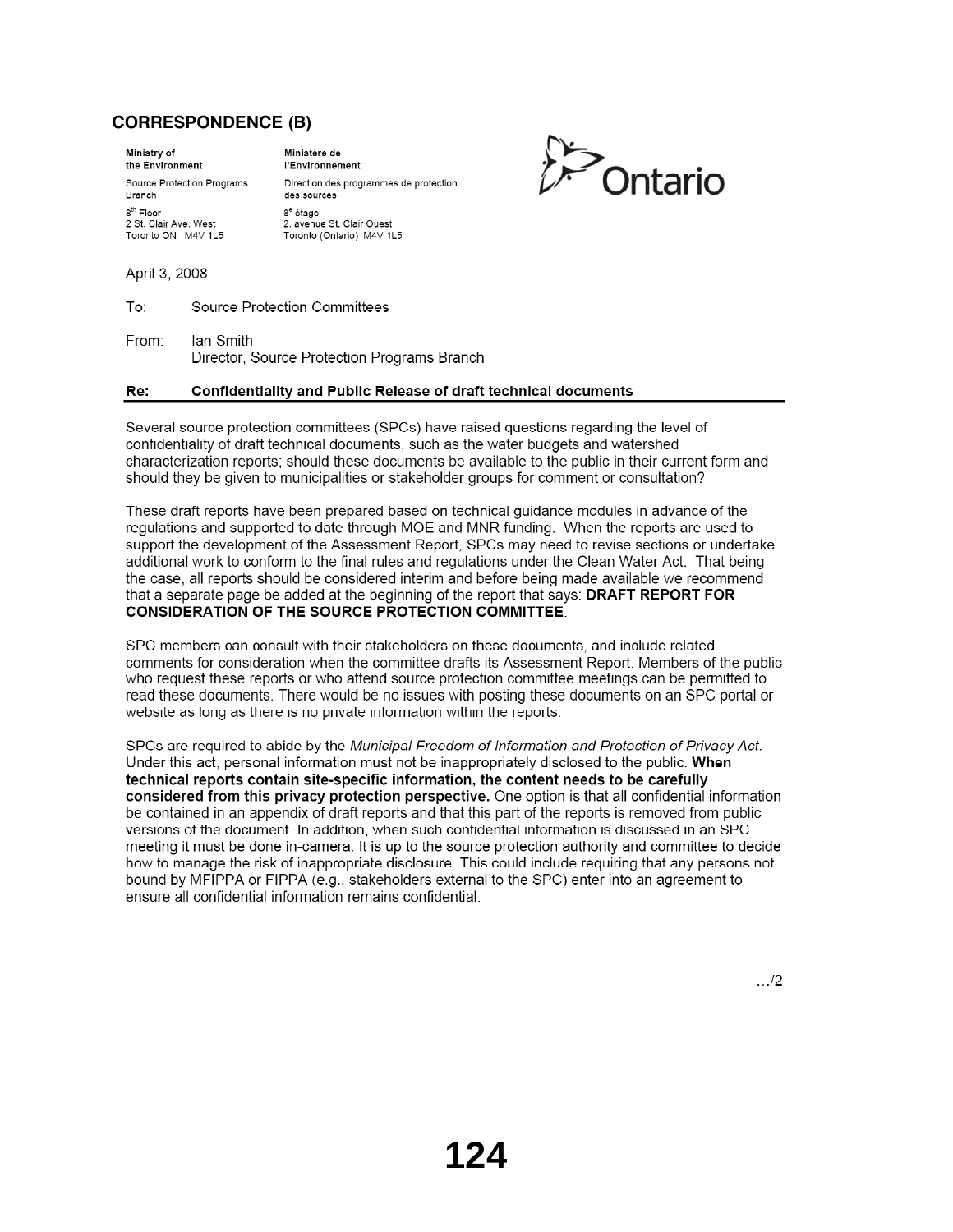Page 2

Should you have any other questions or comments, please do not hesitate to contact Heather Malcolmson at heather.malcolmson@ontario.ca or 416-314-0597.

Sincerely,

Ian Smith, Director Source Protection Programs Branch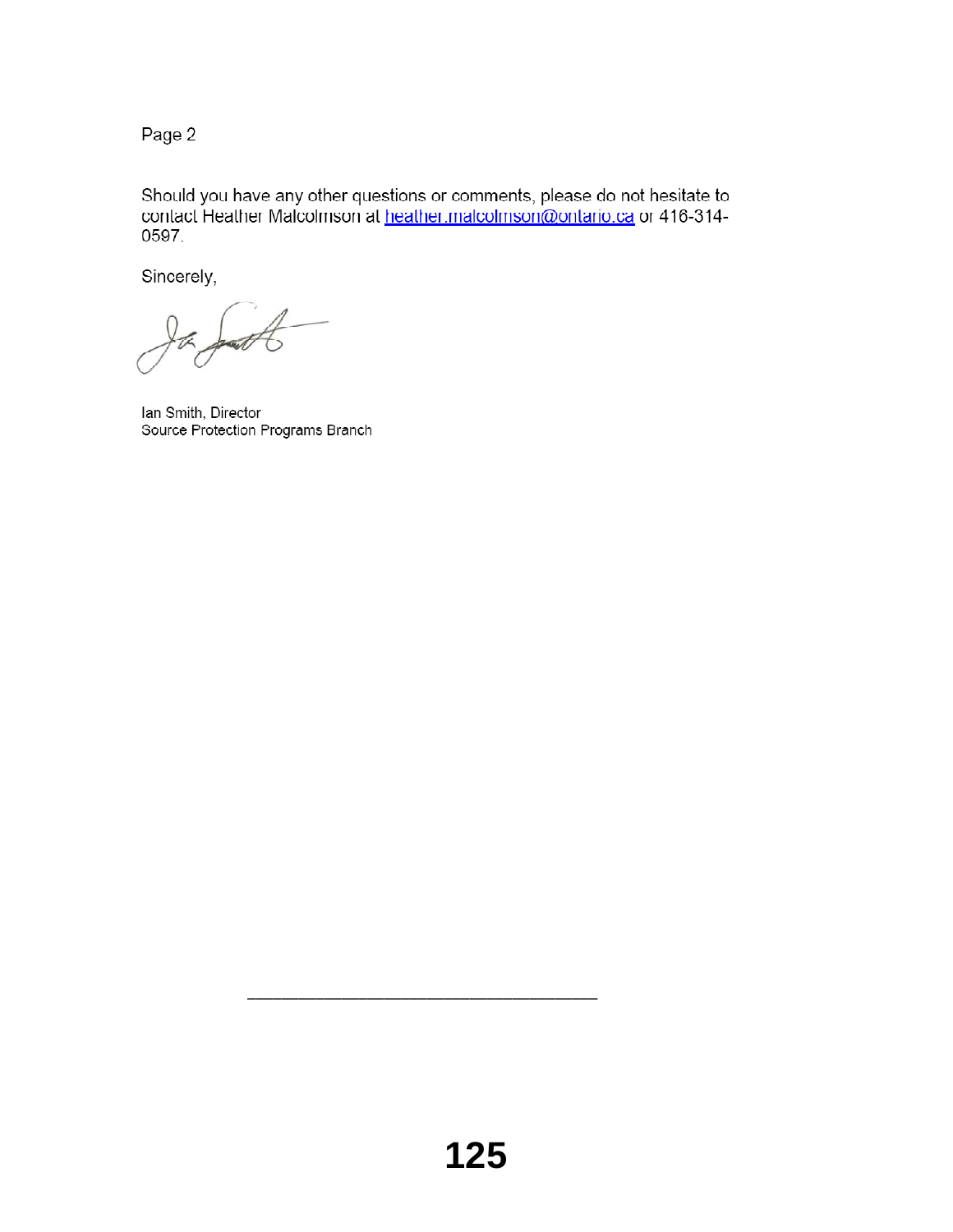# **RES.#A31/08 - TERMS OF REFERENCE** Assessment Reports and Source Protection Plans Report back on progress towards completing Terms of Reference for each source protection area in the CTC Region.

| Moved by:    | <b>Mark Schiller</b>   |
|--------------|------------------------|
| Seconded by: | <b>Michael Garrett</b> |

**THAT staff be requested to complete the three draft terms of reference for the May 13, 2008 meeting based on the input received from SPC members and further consultations with the Municipal Technical Advisory Working Group and Municipal Terms of Reference Liaison Working Group and individual municipalities;**

**THAT staff be requested to engage the services of a facilitator to lead the SPC discussions on May 13, 2008 to approve the draft Terms of Reference;**

**THAT staff be requested to provide a generic draft consultation document suitable for posting for consultation for the May 13, 2008 meeting, for approval;**

**THAT staff be directed to tentatively schedule a briefing meeting for municipal commissioners and directors responsible for water supply and planning for June 9, 2008 to provide a briefing on the draft Terms of Reference and the key municipal decision points;**

**THAT the Chair of the Source Protection Committee advise the committee and staff when a final decision is reached by the Province regarding any revisions to the timing/deadlines for the Terms of Reference;**

**AND FURTHER THAT the SPC arrange for public consultation meetings required in regulation on the three draft Terms of Reference with one meeting arranged in each source protection area in the CTC Region and that staff report back on options for additional informal meetings that could be scheduled to give persons within the headwaters or Lake Ontario areas more directly affected an additional opportunity to become briefed on this work. The proposed location of the public consultation meetings would be in Caledon, e.g. Brampton Fairgrounds, central Toronto e.g. North York Civic Centre and Whitby/Oshawa, e.g. Region of Durham offices.**

#### **AMENDMENT #1 RES.#A32/08**

| Moved by:    | <b>Michael Garrett</b> |
|--------------|------------------------|
| Seconded by: | <b>Robert Burnside</b> |

**THAT the 3rd and 4th paragraphs of the main motion be amended to read as follows:**

**THAT staff be requested to engage the services of a facilitator to lead the SPC discussions and to provide a generic draft consultation document suitable for posting for consultation for the June 9, 2008 meeting, for approval;**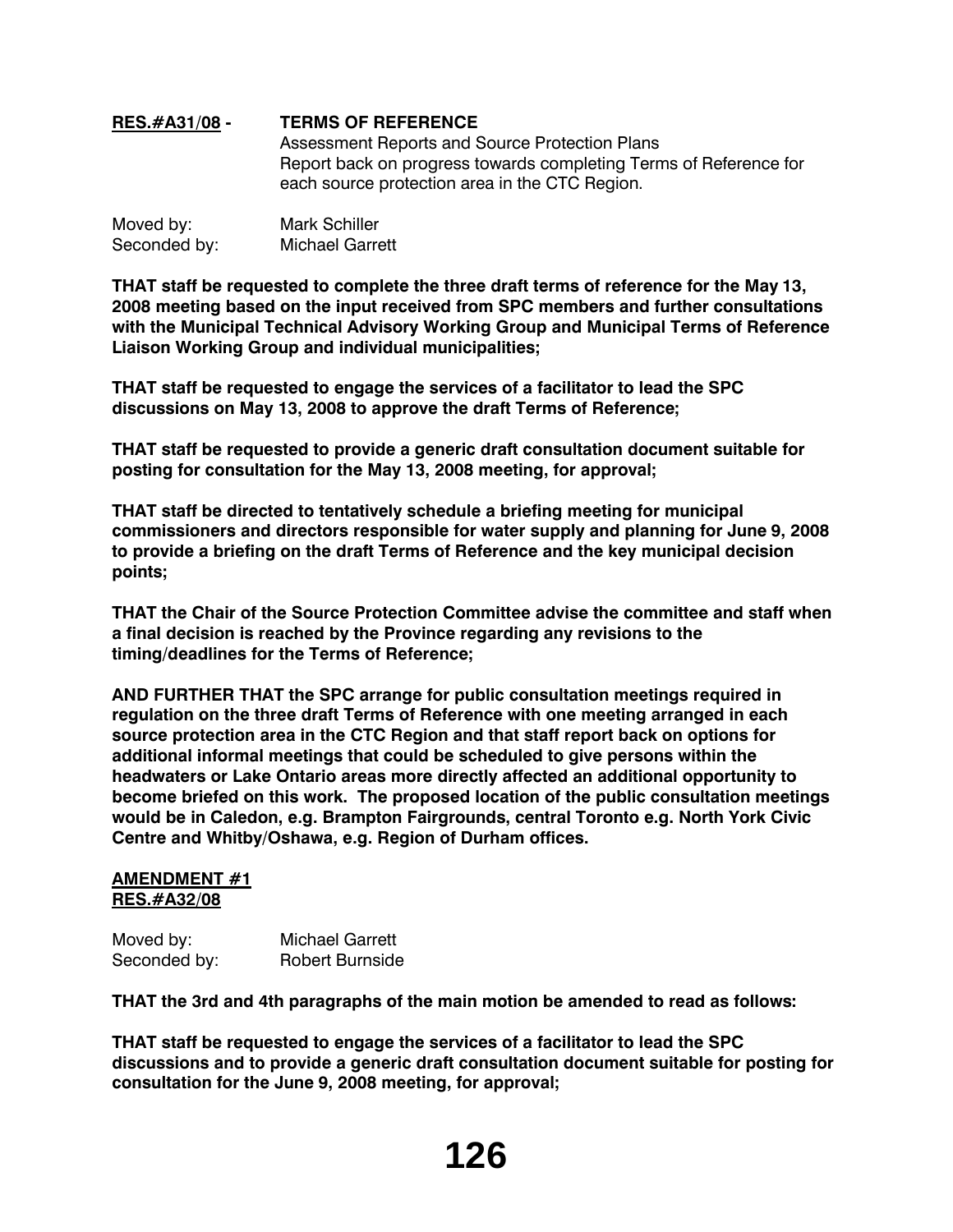**THAT staff be directed to tentatively schedule a briefing meeting for senior municipal representatives responsible for water supply and planning for the week of June 9, 2008 to provide a briefing on the draft Terms of Reference and the key municipal decision points;**

#### **AMENDMENT #2 RES.#A33/08**

| Moved by:    | <b>Howard Shapiro</b> |
|--------------|-----------------------|
| Seconded by: | <b>Jessic Annis</b>   |

**THAT the 5th paragraph of the main motion be amended to read as follows:**

**THAT the Chair of the Source Protection Committee advise the committee and staff when a final decision is reached by the Province regarding any revisions to the timing/deadlines for the Terms of Reference and staff be directed to bring forth revised timelines should this occur;**

#### **AMENDMENT #3 RES.#A34/08**

| Moved by:    | <b>Heather Laidlaw</b> |
|--------------|------------------------|
| Seconded by: | John Presta            |

**THAT the last paragraph of the main motion be amended to read:**

**AND FURTHER THAT the SPC arrange for public consultation meetings required in regulation on the three draft Terms of Reference with one meeting arranged in each source protection area in the CTC Region and that staff report back at the May 13, 2008 meeting on options for additional informal meetings that could be scheduled to give persons within the headwaters or Lake Ontario areas more directly affected an additional opportunity to become briefed on this work. The proposed location of the public consultation meetings would be in Caledon, e.g. Brampton Fairgrounds, central Toronto e.g. North York Civic Centre and Whitby/Oshawa, e.g. Region of Durham offices.**

#### **AMENDMENT #4 RES.#A35/08**

| Moved by:    | <b>Peter Miasek</b> |
|--------------|---------------------|
| Seconded by: | Jessica Ginsburg    |

**THAT the "Revised Schedule for Approval by CTC SPC" as outlined in presentation (b) replace Attachment 2 contained in this report.**

| <b>AMENDMENT #1 WAS</b> | <b>CARRIED</b> |
|-------------------------|----------------|
| <b>AMENDMENT #2 WAS</b> | <b>CARRIED</b> |
| <b>AMENDMENT #3 WAS</b> | <b>CARRIED</b> |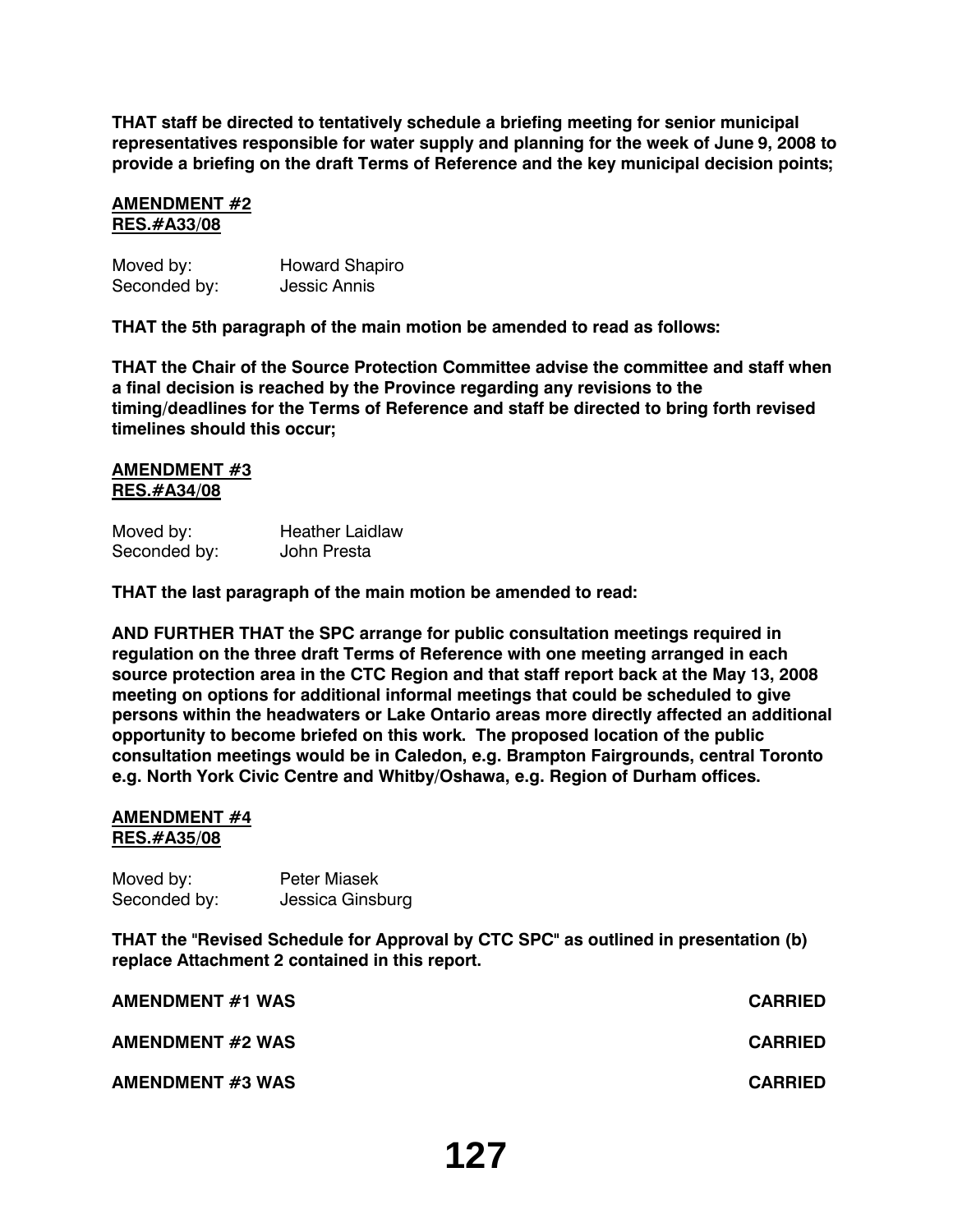#### **AMENDMENT #4 WAS CARRIED**

# **THE MAIN MOTION, AS AMENDED, WAS CARRIED**

# **THE RESULTANT MOTION READS AS FOLLOWS:**

**THAT staff be requested to complete the three draft terms of reference for the May 13, 2008 meeting based on the input received from SPC members and further consultations with the Municipal Technical Advisory Working Group and Municipal Terms of Reference Liaison Working Group and individual municipalities;**

**THAT staff be requested to engage the services of a facilitator to lead the SPC discussions on May 13, 2008 to approve the draft Terms of Reference;**

**THAT staff be requested to engage the services of a facilitator to lead the SPC discussions and to provide a generic draft consultation document suitable for posting for consultation for the June 9, 2008 meeting, for approval;**

**THAT staff be directed to tentatively schedule a briefing meeting for senior municipal representatives responsible for water supply and planning for the week of June 9, 2008 to provide a briefing on the draft Terms of Reference and the key municipal decision points;**

**THAT the Chair of the Source Protection Committee advise the committee and staff when a final decision is reached by the Province regarding any revisions to the timing/deadlines for the Terms of Reference and staff be directed to bring forth revised timelines should this occur;**

**AND FURTHER THAT the SPC arrange for public consultation meetings required in regulation on the three draft Terms of Reference with one meeting arranged in each source protection area in the CTC Region and that staff report back at the May 13, 2008 meeting on options for additional informal meetings that could be scheduled to give persons within the headwaters or Lake Ontario areas more directly affected an additional opportunity to become briefed on this work. The proposed location of the public consultation meetings would be in Caledon, e.g. Brampton Fairgrounds, central Toronto e.g. North York Civic Centre and Whitby/Oshawa, e.g. Region of Durham offices.**

# **BACKGROUND**

At CTC SPC Meeting #3/08, held on March 17, 2008, a staff report was received by Resolution #A32/08 and staff was directed to report back at the April 14, 2008 meeting on progress and to seek further direction as required.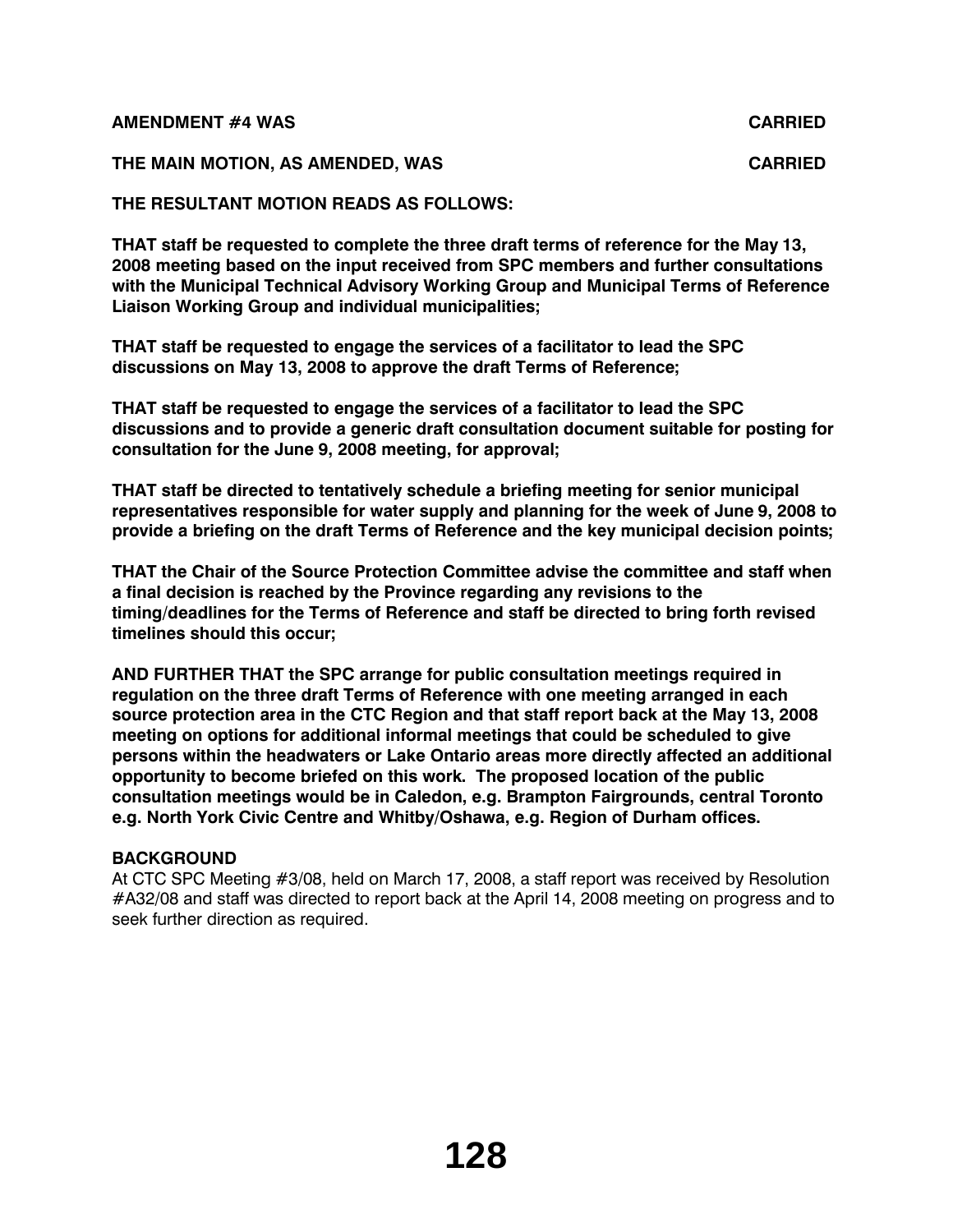The Ministry of the Environment (MOE) has not yet released the draft Assessment Report regulations; white paper on source protection planning; guidance on work required to address municipal long term water supplies in the assessment report; nor guidance for municipalities on designating non-municipal water supplies, which were planned for March. Discussions are underway within the Ministry of the Environment on whether to postpone the regulatory deadlines for completion of the Terms of Reference given the MOE delay in providing the necessary direction to make it possible to reasonably complete Terms of Reference. CTC SPC chair, Susan Self can advise the committee and staff when a decision is reached by the Province in regard to any changes to the Terms of Reference timelines. Staff is continuing to work on the basis of the current deadlines until advised formally of any changes.

# **TERMS OF REFERENCE DOCUMENT**

# **Current Status**

A meeting was held on March 19, 2008 hosted by the CTC SPC led by Michael Garrett and attended by 25 municipal commissioners; and directors' responsible for planning and water in municipalities wholly or partially within the CTC. Presentation material from that meeting was distributed to attendees and SPC members via email from Karen Hortopan on April 4, 2008. Based on the positive responses, the attendees have requested another session to brief them on the draft Terms of Reference after they have been approved by the SPC for formal public consultation. This session will be planned for late May/early June: a tentative date of June 9 has been selected, the meeting would follow the CTC SPC meeting.

The CTC Technical Committee met March 19, 2008 to continue to develop the workplans for the Assessment Report and identify the Source Protection Plan deliverables. This information was the basis for discussions at the Municipal Terms of Reference Liaison Working Group (WG) workshop on March 26, 2008 (agenda is found as Attachment #1). In attendance were SPC chair Susan Self, and SPC members Mark Schiller, Dave Kentner, Bob Burnside, John Presta and Jessica Ginsburg. Regrets were received from Michael D'Andrea and Howard Shapiro, who sent Bill Snodgrass, City of Toronto water staff person in their place, and from Neil Garbe and Michael Garrett. Based on the outcome of these meetings and research by CTC CA technical staff, first drafts (incomplete) of the Terms of Reference documents for each of the three source protection areas have been prepared and were sent with the agenda package on April 4, 2008.

The draft Terms of Reference (TOR) documents are in the output format generated by the Ministry of the Environment Wizard and are not reader friendly. The versions to be used for public consultation will require considerable the inclusion of contextual information. The current versions of the TOR are works in progress that will provide a general outline of the type of information to be included. Workplans are in development along with the costing, scheduling and proposed assignment of responsibilities. For example, there is no information on any work to be undertaken for Lake Ontario. Staffs from the Collaborative and CAs have not yet met to determine the work beyond that which is currently underway as the Collaborative is still waiting for guidance from the Ministry of the Environment on their proposal to revise the current work to more directly deal with the key issues and concerns about potential threats and risks to drinking water quality. At the April 14 SPC meeting, staff will make a presentation highlighting the current status and decision points of the work in-progress by the WG.

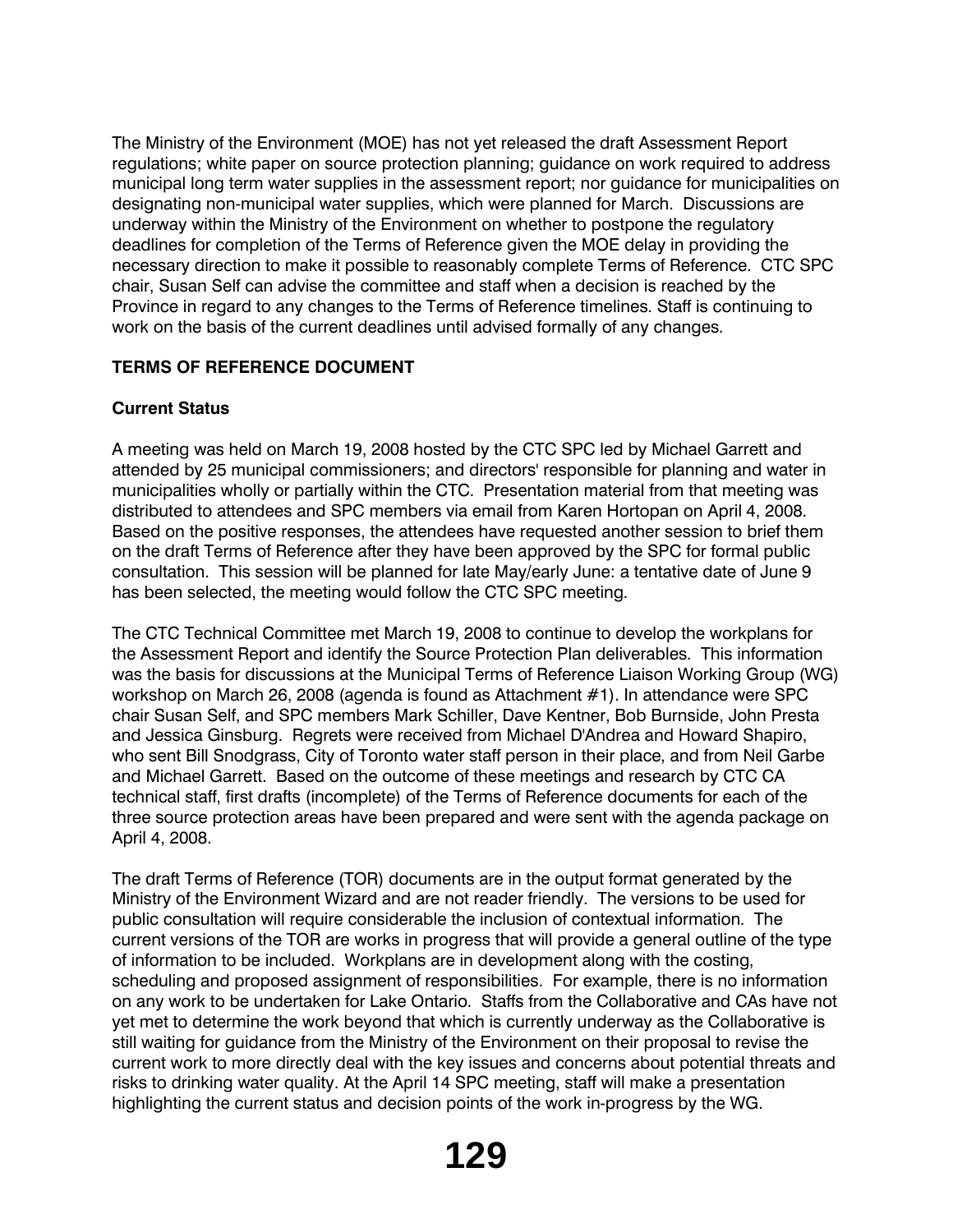The work of the WG to identify key deliverables and proposed approaches to undertaking the Source Protection Plan work for the Terms of Reference is now completed as far as possible through the workshop mechanism. The project leads for each of the three source protection authorities will be taking responsibility to finalize the Terms of Reference, work plans and cost estimates for their source protection area, including consulting directly with municipalities on specific information. The WG will be asked to review and advise staff on the draft TORs.

It is requested that SPC members identify at the April 14, 2008 meeting the major questions or issues that they need the Terms of Reference process to address so that staff can provide the required information in the package for approval on May 13, 2008.

Staff recommends that the SPC endorse hiring a facilitator, Mr. Robb Ogilvie of Ogilvie and Ogilvie, to guide the SPC in the decision-making meeting to be held on May 13, 2008. Mr. Ogilvie has many years of experience in facilitating multi-stakeholder committees in reaching consensus on environmental matters. Due to the very limited time available for the SPC to review and consider the draft Terms of Reference in order to meet the current regulatory deadlines, it is essential that the SPC is able to make decisions at the May 13 meeting. The use of a facilitator will help the SPC at their first major decision-making point and in planning for the next series of decisions when the Terms of Reference documents are finalized after the public consultation.

# **Direction Sought on Preliminary Drafts of Terms of Reference**

The direction of the SPC is sought regarding:

- 1. Identifying major issues*/*matters to be addressed in completing the draft Terms of Reference, and
- 2. Confirming the schedule and work plan (Attachment 2 to this report), including endorsing the recommendation to engage a facilitator for the SPC's deliberations on May 13, 2008 and scheduling a (tentative) senior municipal staff briefing for June 9, 2008.

# **PUBLIC CONSULTATION**

# **Current Status**

On March 20, 2008, SPC members Fred Ruf, Jessica Ginsburg and Peter Orphanos attended a workshop sponsored by Conservation Ontario and also attended by the communications staff of the CTC conservation authorities. This workshop was a pilot project to identify communication and consultation options to engage stakeholders at the Terms of Reference and beyond. The results of the workshop will be shared by Conservation Ontario with all SPCs.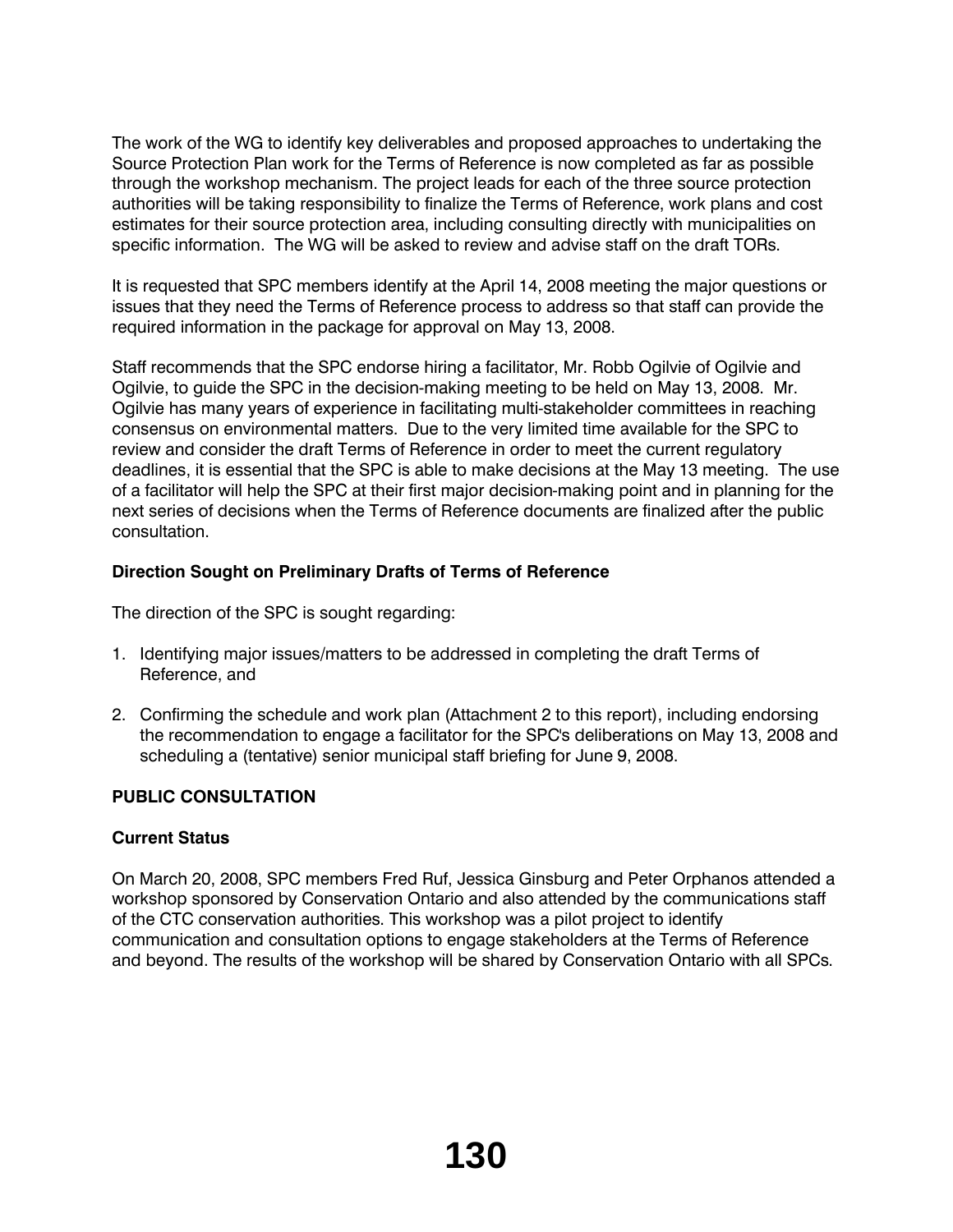Based on discussions at this workshop, it was suggested that the CTC should plan on having five public consultation sessions rather than the minimum of three required to meet the regulatory requirements. Suggested were: two sessions in the northern part of the CTC focused on groundwater sources, one in each of the CVC (for Caledon, Halton Hills, Erin and Orangeville, along with western TRCA area) and in the TRCA jurisdictions (Whitchurch-Stouffville area). Three meetings would be held in the southern parts of each of the three source protection areas focused on Lake Ontario based supplies (possibly in Mississauga, Toronto and Whitby/Oshawa area). This proposal was discussed with the WG on March 26th, who also endorsed the desire for additional meetings.

Staff is concerned about prematurely engaging in public outreach without sufficient factual information in a suitable format on the technical work which is underway and the preliminary findings for the public to respond to and be informed by. Public consultation on the TOR will be challenging based on the information contained in the TOR on its own. In the CTC we have completed conceptual water budgets and interim watershed characterization reports as presented to the SPC which need to be updated and plain language summaries prepared to provide useful public products, which are best consulted on during the assessment phase. Within the CTC, municipalities have received funding to undertake work directly that has either not been completed, received, peer reviewed nor summarized for the public. Appended (with the agenda package) is the latest update on the status of the technical studies being funded by the province to municipalities as well as additional technical studies, completed or underway, which play a role in drinking water source protection in the CTC Region.

The SPC has not been briefed on the findings of this work by the municipal project managers, with the exception of the in-progress work on Lake Ontario. Time and workload issues make it extremely difficult for CA staff to prepare quality content whilst simultaneously preparing the Terms of Reference materials. If the SPC deems it essential to hold more than the minimum public meetings, an alternative option would be to supplement the three mandatory public meetings (the timing and process of which are spelled out by the regulation), with local briefing sessions organized by the SPC members to advise their stakeholders on specific matters of interest after the draft Terms of Reference are posted. Attendees at the informal sessions would be advised of the dates for the formal consultations and of the opportunity to submit written comments.

A broader public consultation and outreach strategy aimed at the general public and stakeholder groups will be developed and implemented beginning in the fall of 2008 and continuing through the Assessment Report and Source Protection Plan development. The Communications and Outreach Working Group will be engaged in the development of this work. Funds have been identified for this work in the preliminary 2008/2009 budget and additional CTC staff resources will be hired to assist in this work provided funding is available.

# **Direction Sought on Consultation**

Direction is sought from the SPC whether to plan for three or five formal public consultation sessions.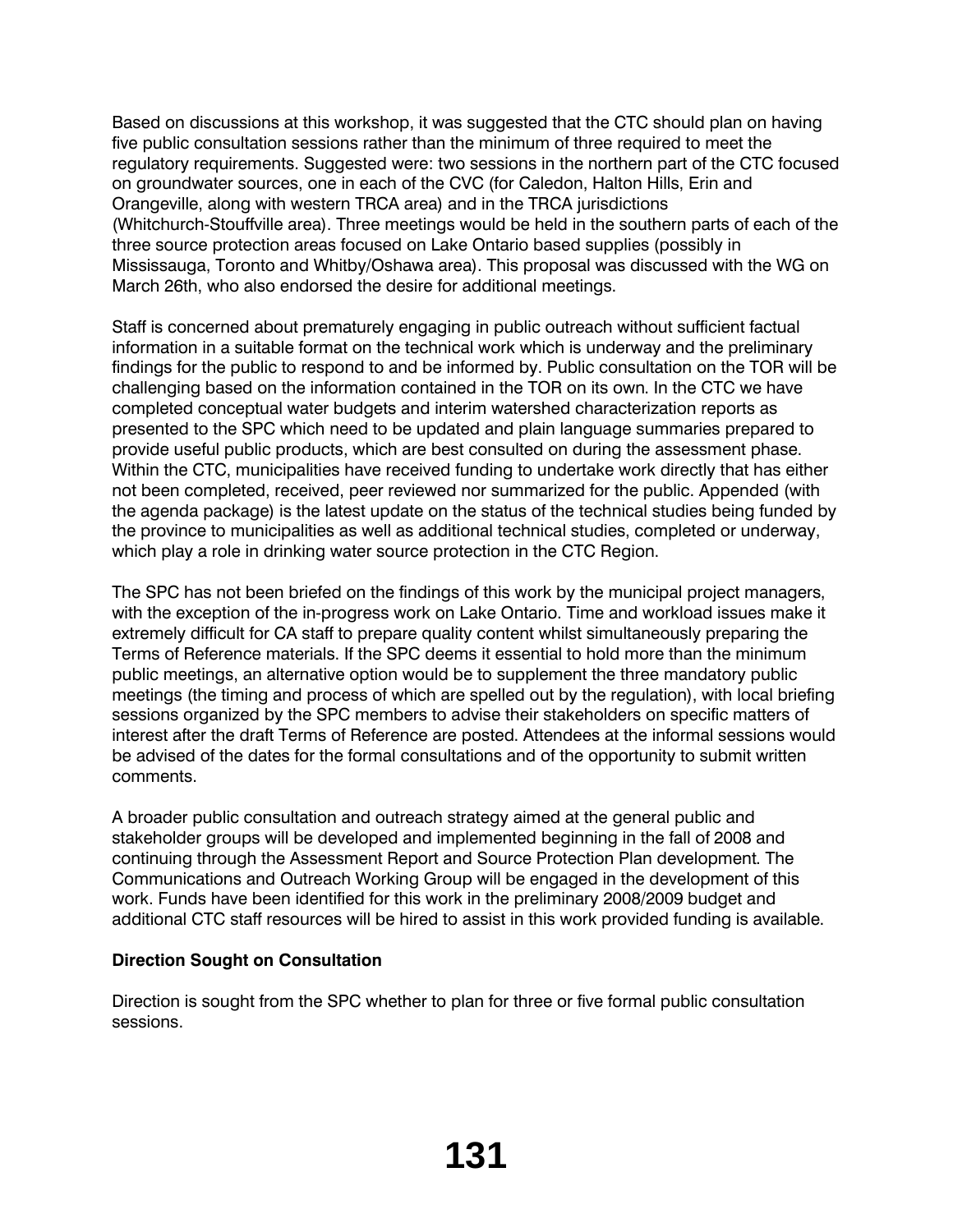# **NEXT STEPS**

Staff will continue to revise the Terms of Reference documents.

On April 18th the WG will meet to review the revisions required and matters identified by the SPC on April 14th in the morning. In the afternoon, the whole Municipal Technical Advisory Working Group will be briefed on the draft Terms of Reference and the issues or questions which municipalities need to address.

Attachment 1 to this report is the agenda for the March 26, 2008 meeting of the Municipal Terms of Reference Liaison Working Group (WG). Attachment 2 to this report is the current revised schedule of meetings and milestone dates.

# **RATIONALE**

Staff and the Municipal Terms of Reference Liaison Working Group (WG) have met on several occasions and made considerable progress by identifying the deliverables to be undertaken to prepare the Assessment Reports and Source Protection Plans for inclusion in the Terms of Reference. Issues under discussion are which tasks the municipalities wish to undertake regarding the source protection plan. Agreement in principle has been reached on responsibilities for the tasks to complete the Assessment Report. Budget and scheduling estimates are still in development.

In order to meet the current time frame for approval of the Terms of Reference, the SPC must approve draft Terms of Reference for public consultation at the May 13th meeting.

Work needs to be started now on making preparations for the public consultations in selecting venues and engaging consultants to carry out the planning, facilitation and report preparation. Staff will continue to provide updates on progress and seek direction at meetings of the SPC as identified in the table in Attachment 2.

**Report prepared by: Beverley Thorpe, 416-661-6600 extension 5577 Emails: bthorpe@trca.on.ca For Information contact: Beverley Thorpe, 416-661-6600 extension 5577 Emails: afreeman@trca.on.ca Date: April 7, 2008 Attachments: 2 Please also refer to appended document "Municipal Technical Studies, April 2008".**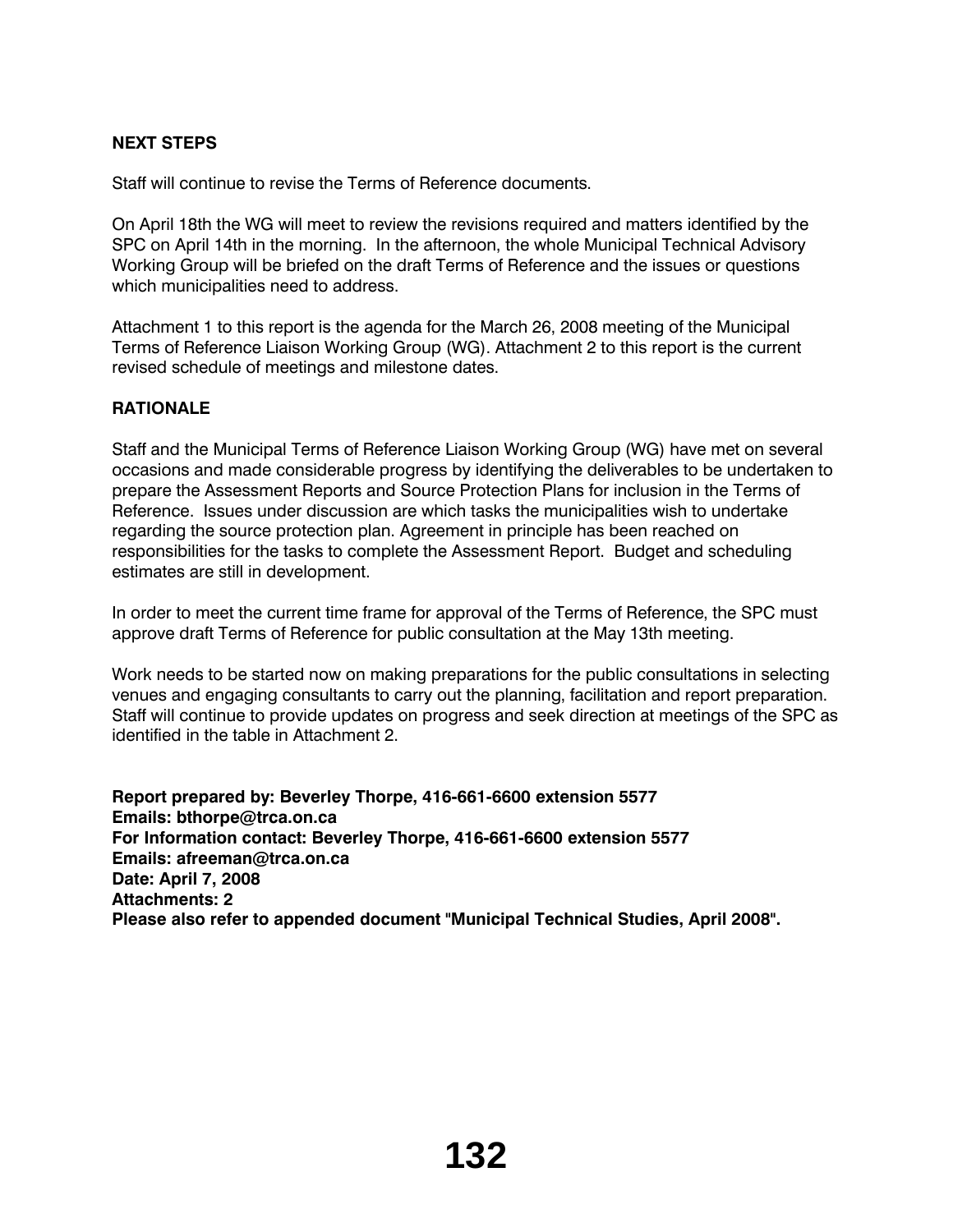# **Attachment 1 CTC 2007 - 2008 MTORLWG – Terms of Reference Planning Meeting Agenda**

Date of Meeting: March 26, 2008 **Date of Meeting: Black** Location of Meeting: Black Creek Pioneer Village, Victoria Room (downstairs) Time of Meeting: 10:00 A.M – 4:00 P.M **Meeting Objective: 1) Assessment Report Preparation: Update, Verification of Deliverables and Proposed Leads 2) Source Protection Plan Preparation: Verify and Update Deliverables identified in Feb 22 mtg 3) Source Protection Plan Preparation: Identify Proposed Leads on Work** 

**Key: P = Planning C = Communication PS = Problem Solving D = Deciding**

|                | <b>Agenda Item</b><br><b>Description</b>                                     | <b>Facilitator</b>       | <b>Desired Outcome(s)</b>                                                                                                                                                                                                                 | <b>Resource and Support</b><br><b>Material</b><br><b>Required</b>                                                                                                               | <b>Purpose</b>          | Time               |
|----------------|------------------------------------------------------------------------------|--------------------------|-------------------------------------------------------------------------------------------------------------------------------------------------------------------------------------------------------------------------------------------|---------------------------------------------------------------------------------------------------------------------------------------------------------------------------------|-------------------------|--------------------|
| $\mathbf{1}$   | Agenda &<br>Schedule                                                         | DGS/PMP                  | Review & Approve<br>Turn off cell phones                                                                                                                                                                                                  |                                                                                                                                                                                 | $\overline{D}$          | $\overline{5}$ min |
| $\overline{c}$ | Feb <sub>22</sub><br>Meeting<br>Minutes and<br>Meeting<br><b>Notes</b>       | DGS/PMP                  | Approve Minutes and Notes<br>Identify New Business Items                                                                                                                                                                                  | Feb 22 Meeting<br>minutes and notes                                                                                                                                             | D                       | 15<br>min          |
| 3              | Approve<br>Meeting<br>Objectives                                             | DGS/PMP                  | 1) Assessment Report<br>Preparation: Update,<br>Verification of Deliverables<br>and Proposed Leads<br>2) Source Protection Plan<br>Preparation: Update,<br>Verification of Deliverables<br>and Identification of<br><b>Proposed Leads</b> |                                                                                                                                                                                 | $\overline{C}$          | 5 min              |
| $\overline{4}$ | Assessment<br>Report<br>Preparation                                          | Beverley<br>Thorpe       | Presentation on DBS and<br>current work status                                                                                                                                                                                            | CVC, TRCA, CLOCA<br>2008-2009 Scope /<br>Cost baselines<br>Updated based on<br>March 19th updates<br>to 2007-2008 Scope<br>/Cost baselines (to<br>be distributed at<br>meeting) | $\overline{\mathrm{c}}$ | 30<br>min          |
| 5              | Assessment<br>Report<br>Preparation                                          | Beverley<br>Thorpe       | Discussion and verification<br>by module                                                                                                                                                                                                  |                                                                                                                                                                                 | <b>D &amp; PS</b>       | 30<br>min          |
| 6              | <b>SPP Plan</b><br>Preparation -<br>Feb <sub>22</sub><br>Meeting<br>Outcomes | Heather<br><b>Brooks</b> | Review of high level<br>deliverables identified in<br>Feb 22/08 meeting                                                                                                                                                                   | CVC, TRCA, CLOCA<br><b>SPP DBS Updates</b>                                                                                                                                      | $\mathbf C$             | 30 min             |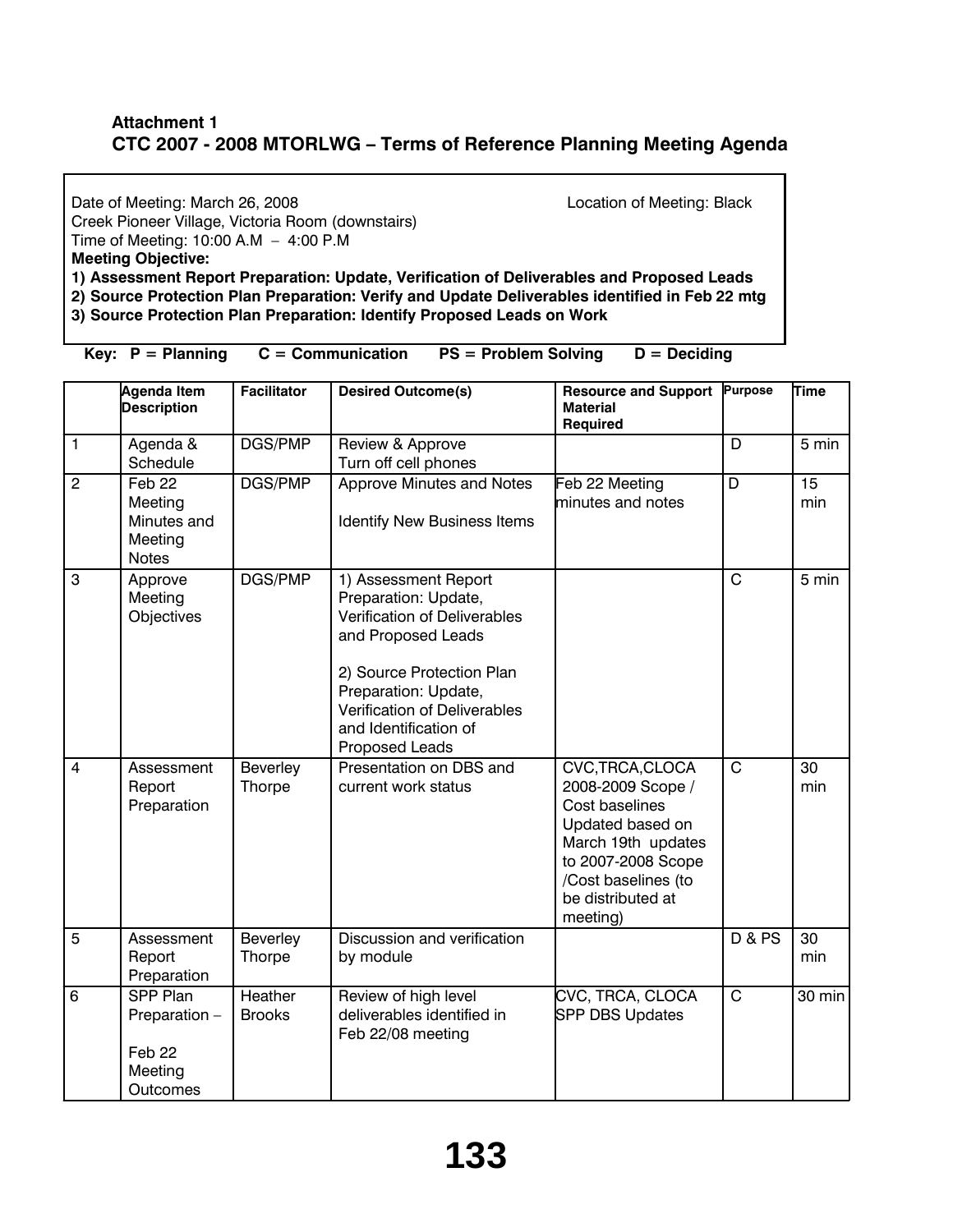|                | <b>Agenda Item</b><br><b>Description</b>                                                                                        | <b>Facilitator</b>               | <b>Desired Outcome(s)</b>                                                                      | <b>Resource and Support</b><br><b>Material</b><br>Required                            | <b>Purpose</b>          | <b>Time</b>                |
|----------------|---------------------------------------------------------------------------------------------------------------------------------|----------------------------------|------------------------------------------------------------------------------------------------|---------------------------------------------------------------------------------------|-------------------------|----------------------------|
|                | <b>LUNCH</b>                                                                                                                    |                                  |                                                                                                |                                                                                       |                         | 12:00<br>to<br>1:00<br>P.M |
| $\overline{7}$ | SPP Plan<br>Preparation -<br>Feb <sub>22</sub><br>Meeting<br><b>Outcomes</b><br>verification                                    | Teams<br>divided by<br>linterest | Discussion by deliverable to<br>verify                                                         | CVC, TRCA, CLOCA<br><b>SPP DBS Updates</b>                                            | <b>D &amp; PS</b>       | 60 min                     |
| 8              | Presentation to Team Reps<br>all on group<br>discussions                                                                        |                                  | Update on deliverables &<br>sub-deliverables discussion                                        |                                                                                       | D                       | 30 min                     |
| 9              | <b>ORM</b><br>Collaborative<br>Approach to<br>Develop<br><b>Model Land</b><br><b>Use Policies</b>                               | Dave<br><b>Burnett</b>           | <b>Presentation on ORM</b><br>Collaborative - Scope,<br>Approach, Results                      | Dave Burnett                                                                          | $\mathsf{C}$            | 30 min                     |
| 10             | <b>SPP</b><br>Preparation,<br><b>ORM</b><br>Collaborative<br>Approach to<br>Develop<br><b>Model Land</b><br><b>Use Policies</b> | Open                             | Discussion to follow similar<br>approach for SPP<br>Identification of issues and<br>next steps |                                                                                       | <b>PS &amp; D</b>       | 30<br>lmin                 |
| 11             | <b>MOE Wizard</b><br>Update                                                                                                     | Beverley<br>Thorpe               | Update on Terms of Reference<br><b>Wizard Input and Format</b>                                 | Example report and<br>background<br><b>l</b> information to be<br>supplied at meeting | $\overline{\mathsf{c}}$ | 15<br>min                  |
| 12             | Wrap Up                                                                                                                         | Beverley<br>Thorpe/DGS           | <b>Next Steps</b>                                                                              |                                                                                       |                         | $15 \text{ min}$           |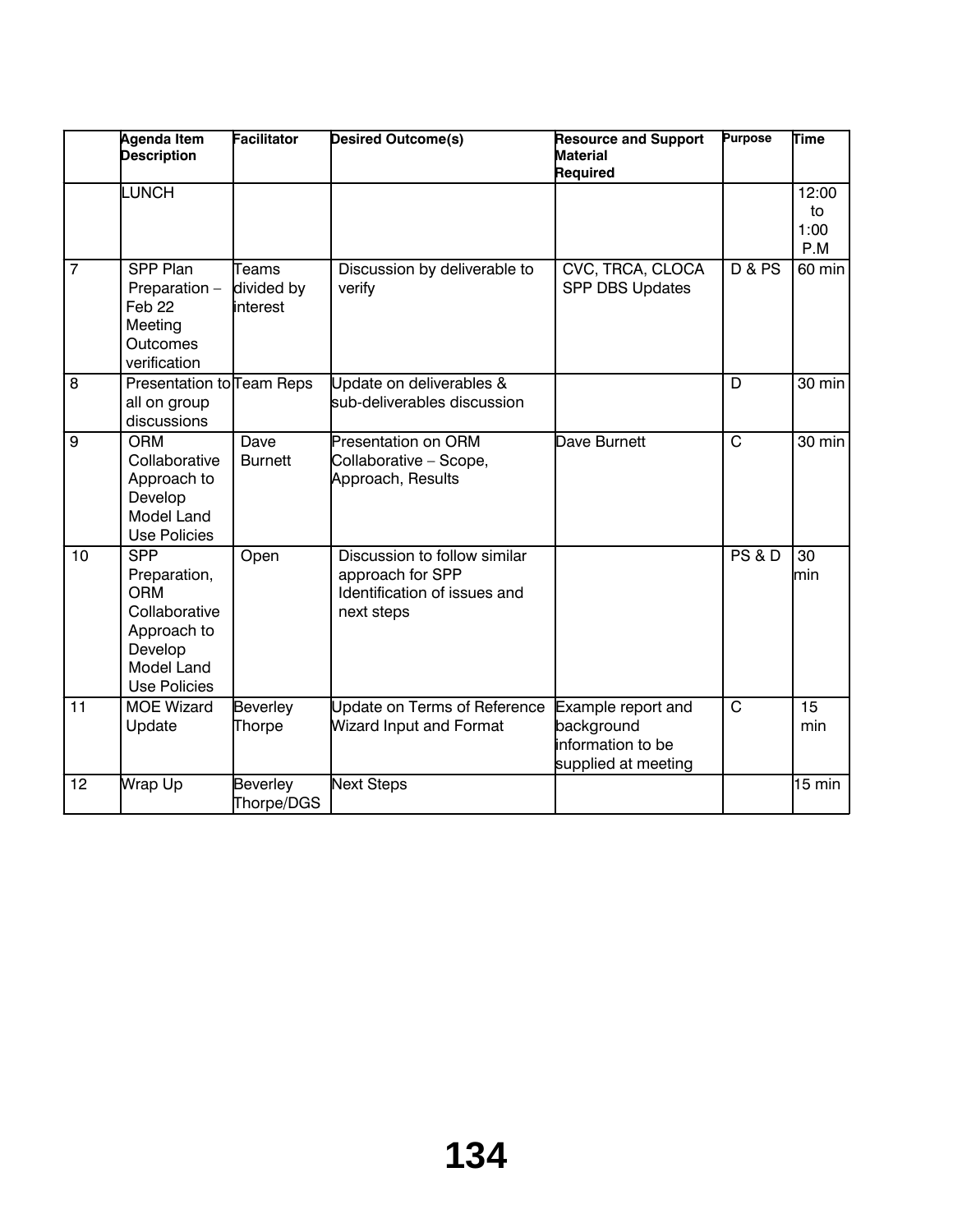# **Attachment 2**

## **REVISED SCHEDULE FOR APPROVAL BY CTC SPC CTC Source Protection Region Meeting Schedule, Milestone Deliverables & Decision Points for Terms of Reference**

| <b>Month</b>       | <b>CTC SPC</b><br><b>Meetings</b>     | <b>Municipal Terms of</b><br><b>Reference Liaison</b><br><b>Working Group</b><br><b>Meetings</b> | <b>CTC Technical</b><br><b>Committee Meetings</b>                                                                                                                                                                    | <b>Other Meetings/Consultations</b>     |
|--------------------|---------------------------------------|--------------------------------------------------------------------------------------------------|----------------------------------------------------------------------------------------------------------------------------------------------------------------------------------------------------------------------|-----------------------------------------|
| <b>April</b>       |                                       |                                                                                                  |                                                                                                                                                                                                                      |                                         |
| Apr. 14            | Progress on TOR                       |                                                                                                  |                                                                                                                                                                                                                      |                                         |
| $10am - 3pm$       |                                       |                                                                                                  |                                                                                                                                                                                                                      |                                         |
| <b>Black Creek</b> |                                       |                                                                                                  |                                                                                                                                                                                                                      |                                         |
| Apr. 18            |                                       |                                                                                                  | CA project leads and                                                                                                                                                                                                 |                                         |
| All Day            |                                       |                                                                                                  | planning staff complete<br>first draft of TOR - input                                                                                                                                                                |                                         |
| <b>CLOCA</b>       |                                       |                                                                                                  | into Excel tables                                                                                                                                                                                                    |                                         |
| Apr. 18            |                                       | $10am - 12pm$                                                                                    | $10am - 4pm$                                                                                                                                                                                                         | <b>MEETING CANCELLED - SEND</b>         |
| <b>Black Creek</b> |                                       | Presentation on Draft TOR  <br>by CA project leads                                               | Joint meeting with<br>Municipal Liaison group in<br>morning                                                                                                                                                          | <b>INFORMATION &amp; RESCHEDULE</b>     |
| Apr. 21 - 28       |                                       |                                                                                                  | CA project leads contact<br>municipal staff to<br>discuss/clarify specific<br>issues                                                                                                                                 |                                         |
| Apr. 28            |                                       | <b>Next Draft TOR</b>                                                                            | Joint meeting with                                                                                                                                                                                                   | SHOULD THIS BE DATE FOR                 |
| $1pm - 4pm$        |                                       | For review & comment<br>to SPC                                                                   | Municipal Liaison<br><b>Working Group</b>                                                                                                                                                                            | RESCHEDULING BRIEFING<br><b>MEETING</b> |
| <b>Black Creek</b> |                                       | Meet with Technical<br>Cmittee                                                                   |                                                                                                                                                                                                                      |                                         |
| <b>May</b>         |                                       |                                                                                                  |                                                                                                                                                                                                                      |                                         |
| May 2              | Draft TOR to be<br>distributed to SPC |                                                                                                  |                                                                                                                                                                                                                      |                                         |
| May 13             | <b>Facilitated review</b>             |                                                                                                  |                                                                                                                                                                                                                      |                                         |
| $10am - 3pm$       | and discussion of<br>Draft TOR        |                                                                                                  |                                                                                                                                                                                                                      |                                         |
| <b>Black Creek</b> |                                       |                                                                                                  |                                                                                                                                                                                                                      |                                         |
| May 14 - 30        |                                       |                                                                                                  | CA staff revise & complete<br>draft TOR based on SPC<br>direction and additional<br>information collection<br>Prepare draft consultation<br>guide, hire public<br>consultant to plan formal<br>consultation meetings |                                         |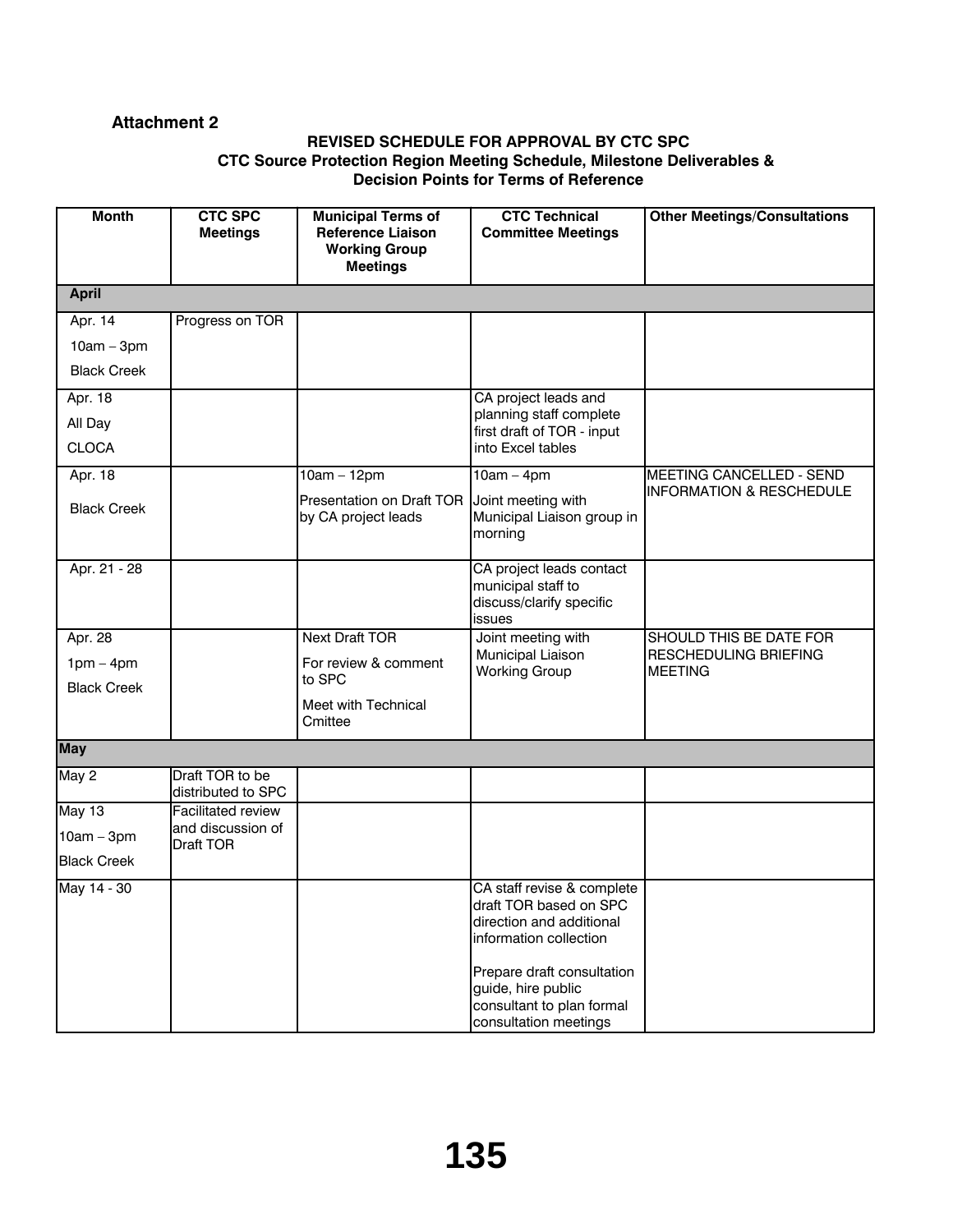| <b>Month</b>                                   | <b>CTC SPC</b><br><b>Meetings</b>                                                                                    | <b>Municipal Terms of</b><br><b>Reference Liaison</b><br><b>Working Group</b><br><b>Meetings</b>                                                                                                                                                                                                                                                                                                                             | <b>CTC Technical</b><br><b>Committee Meetings</b>                                                 | <b>Other Meetings/Consultations</b>                                                                                                                                                       |
|------------------------------------------------|----------------------------------------------------------------------------------------------------------------------|------------------------------------------------------------------------------------------------------------------------------------------------------------------------------------------------------------------------------------------------------------------------------------------------------------------------------------------------------------------------------------------------------------------------------|---------------------------------------------------------------------------------------------------|-------------------------------------------------------------------------------------------------------------------------------------------------------------------------------------------|
| June                                           |                                                                                                                      |                                                                                                                                                                                                                                                                                                                                                                                                                              |                                                                                                   |                                                                                                                                                                                           |
| June 2                                         | Draft TOR to be<br>distributed to SPC                                                                                |                                                                                                                                                                                                                                                                                                                                                                                                                              |                                                                                                   |                                                                                                                                                                                           |
| June 9<br>10 $am - 3 pm$<br><b>Black Creek</b> | <b>Facilitated review</b><br>and approval of<br>Draft TOR for<br>posting                                             |                                                                                                                                                                                                                                                                                                                                                                                                                              |                                                                                                   | Tentative<br>Meeting with<br>commissioners/directors of<br>public works and planning re<br>draft TOR.                                                                                     |
| <b>NEW DATE</b><br>June 16                     | Lake Ontario.                                                                                                        | Post TOR for public comment on internet & newspaper ads.<br>Copies sent to each municipality, adjacent SPRs & those additional ones that the Draft TOR<br>identifies matters which need to be discussed & bodies identified in the Great Lakes Water<br>Quality Agreement, the Toronto Remedial Action Plan and the Lakewide Management Plan for<br>Written comments accepted until July 21 (35 days after date of posting). |                                                                                                   |                                                                                                                                                                                           |
| June 24<br><b>Black Creek</b>                  |                                                                                                                      | 1 pm $-$ 4 pm<br>Join meeting with<br>working groups                                                                                                                                                                                                                                                                                                                                                                         | $10am - 4pm$<br>Joint meeting with<br>working groups                                              | $1pm - 4pm$<br>Meeting of the Municipal<br><b>Technical Advisory Working</b><br>Group with the Municipal Liaison<br>Working Group to discuss draft<br>TOR in afternoon                    |
| July                                           |                                                                                                                      |                                                                                                                                                                                                                                                                                                                                                                                                                              |                                                                                                   |                                                                                                                                                                                           |
| July 8<br>10 $am - 3 pm$<br><b>Black Creek</b> | Regular SPC<br>meeting<br>Discussion of<br>issues arising or<br>identification of<br>modifications<br>require to TOR |                                                                                                                                                                                                                                                                                                                                                                                                                              |                                                                                                   |                                                                                                                                                                                           |
| <b>CANCEL</b><br>July 10<br>$1pm - 4pm$<br>TBD |                                                                                                                      | Final meeting re TOR<br>Meet with Technical<br><del>Committee</del>                                                                                                                                                                                                                                                                                                                                                          | Joint meeting with<br><b>Municipal Liaison Working</b><br>Group                                   |                                                                                                                                                                                           |
| <b>NEW</b><br>Weeks of July 7<br>& 14          |                                                                                                                      |                                                                                                                                                                                                                                                                                                                                                                                                                              |                                                                                                   | Schedule 3 Pulbic consultation<br>meetings, one in each of Credit<br>Valley SPA, Toronto and Region<br>SPA and Central Lake Ontario SPA<br>Will require some SPC members in<br>attendance |
| July 22 - 30<br>TBD                            |                                                                                                                      | Is there need/possibility for<br>any meeting of this group?                                                                                                                                                                                                                                                                                                                                                                  | CA staff consolidates &<br>reviews comments<br>received. Prepare final<br>TOR for approval by SPC |                                                                                                                                                                                           |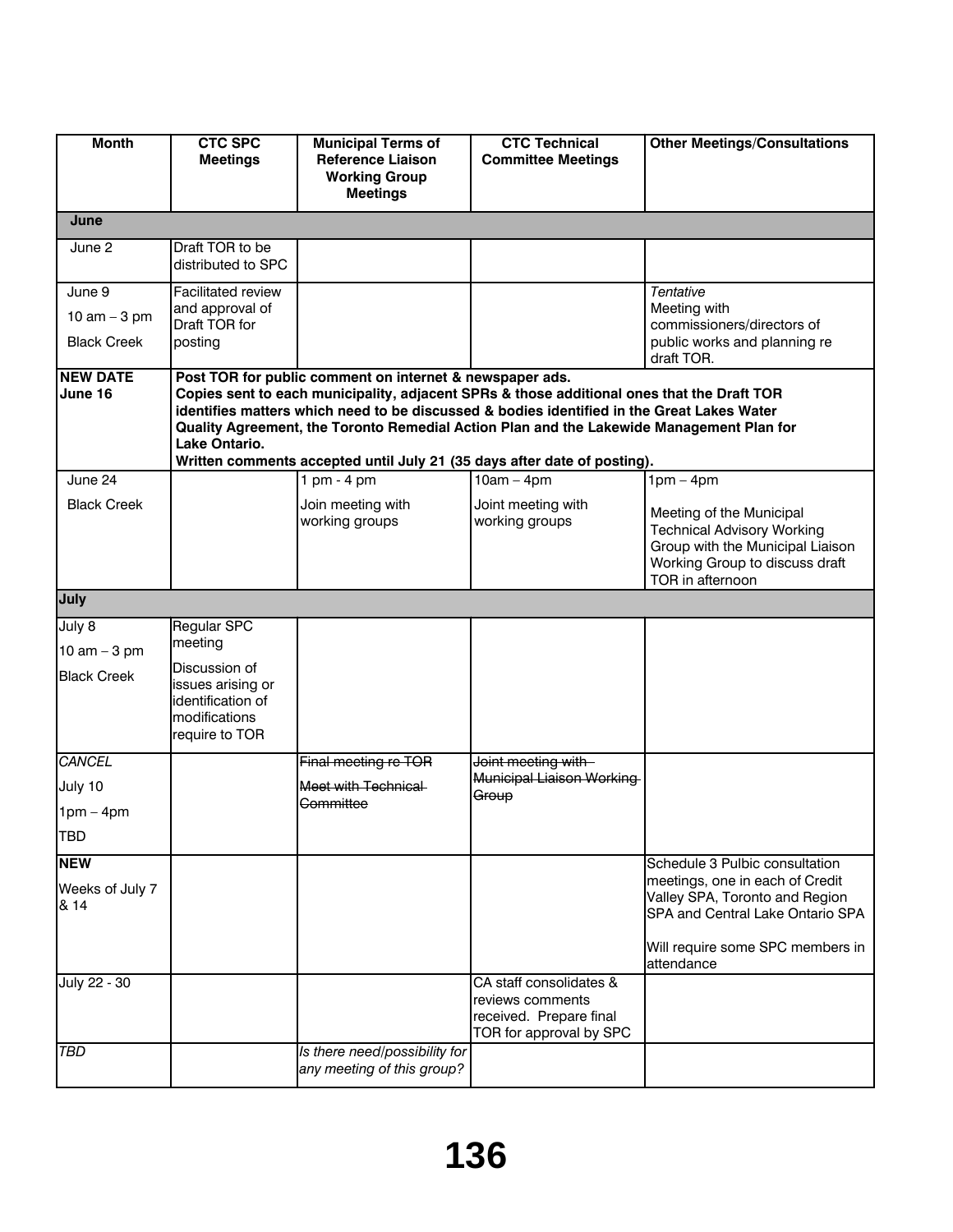| <b>Month</b>       | <b>CTC SPC</b><br><b>Meetings</b>                        | <b>Municipal Terms of</b><br><b>Reference Liaison</b><br><b>Working Group</b> | <b>CTC Technical</b><br><b>Committee Meetings</b>                                      | <b>Other Meetings/Consultations</b>                               |
|--------------------|----------------------------------------------------------|-------------------------------------------------------------------------------|----------------------------------------------------------------------------------------|-------------------------------------------------------------------|
|                    |                                                          | <b>Meetings</b>                                                               |                                                                                        |                                                                   |
| July               |                                                          |                                                                               |                                                                                        |                                                                   |
| July 8             | Regular SPC meeting                                      |                                                                               |                                                                                        |                                                                   |
| 10 $am - 3$        | Discussion of issues                                     |                                                                               |                                                                                        |                                                                   |
| pm                 | arising or identification of<br>modifications require to |                                                                               |                                                                                        |                                                                   |
| <b>Black Creek</b> | <b>TOR</b>                                               |                                                                               |                                                                                        |                                                                   |
| CANCEL             |                                                          | Final meeting re TOR                                                          | Joint meeting with                                                                     |                                                                   |
| July 10            |                                                          | Meet with Technical                                                           | Municipal Liaison<br><b>Working Group</b>                                              |                                                                   |
| $1pm - 4pm$        |                                                          | Committee                                                                     |                                                                                        |                                                                   |
| <b>TBD</b>         |                                                          |                                                                               |                                                                                        |                                                                   |
| <b>NEW</b>         |                                                          |                                                                               |                                                                                        | Schedule 3 Pulbic consultation                                    |
| Weeks of July      |                                                          |                                                                               |                                                                                        | meetings, one in each of Credit<br>Valley SPA, Toronto and Region |
| 7 & 14             |                                                          |                                                                               |                                                                                        | SPA and Central Lake Ontario                                      |
|                    |                                                          |                                                                               |                                                                                        | <b>SPA</b>                                                        |
|                    |                                                          |                                                                               |                                                                                        | Will require some SPC members                                     |
| July 22 - 30       |                                                          |                                                                               | CA staff consolidates &                                                                | in attendance                                                     |
|                    |                                                          |                                                                               | reviews comments                                                                       |                                                                   |
|                    |                                                          |                                                                               | received. Prepare final<br>TOR for approval by SPC                                     |                                                                   |
| <b>TBD</b>         |                                                          | Is there need/possibility                                                     |                                                                                        |                                                                   |
|                    |                                                          | for any meeting of this                                                       |                                                                                        |                                                                   |
|                    |                                                          | group?                                                                        |                                                                                        |                                                                   |
| <b>August</b>      |                                                          |                                                                               |                                                                                        |                                                                   |
| Aug. 1             | TOR circulated to<br>members                             |                                                                               |                                                                                        |                                                                   |
| Aug. 11            | Final meeting re approval                                |                                                                               |                                                                                        |                                                                   |
| 10 $am - 3pm$      | of Draft TOR                                             |                                                                               |                                                                                        |                                                                   |
| <b>Black Creek</b> | Do we need<br>facilitator?                               |                                                                               |                                                                                        |                                                                   |
| Aug 12 - 19        |                                                          |                                                                               | CA staff complete final<br>revisions to TOR for SPC                                    |                                                                   |
|                    |                                                          |                                                                               | chair sign-off & transmittal                                                           |                                                                   |
| <b>Aug. 19</b>     |                                                          |                                                                               | Submission of TOR to each SPA no later than August 22, including council resolutions   |                                                                   |
|                    |                                                          | agreeing to undertake any work and/or to designate non-municipal systems.     |                                                                                        |                                                                   |
|                    |                                                          | Notice for public to comment on TOR to each authority.                        |                                                                                        |                                                                   |
| Sept. 18           | Deadline for public comments to each SPA                 |                                                                               |                                                                                        |                                                                   |
| TBD                |                                                          |                                                                               | Scheduling of meetings of SPC for next 6 months - frequency tbd by SPC, not regulation |                                                                   |
| Oct. 22            |                                                          | Must submit TOR to Minister with all comments no later than Oct. 22, 2008.    |                                                                                        |                                                                   |

CTC source protection staff will be responsible for preparing draft documents for review by the various committees, organizing meeting arrangements, locations etc, agenda and meeting notes, notices and newspaper ads and completing the Terms of Reference in the Access database (Wizard) as mandated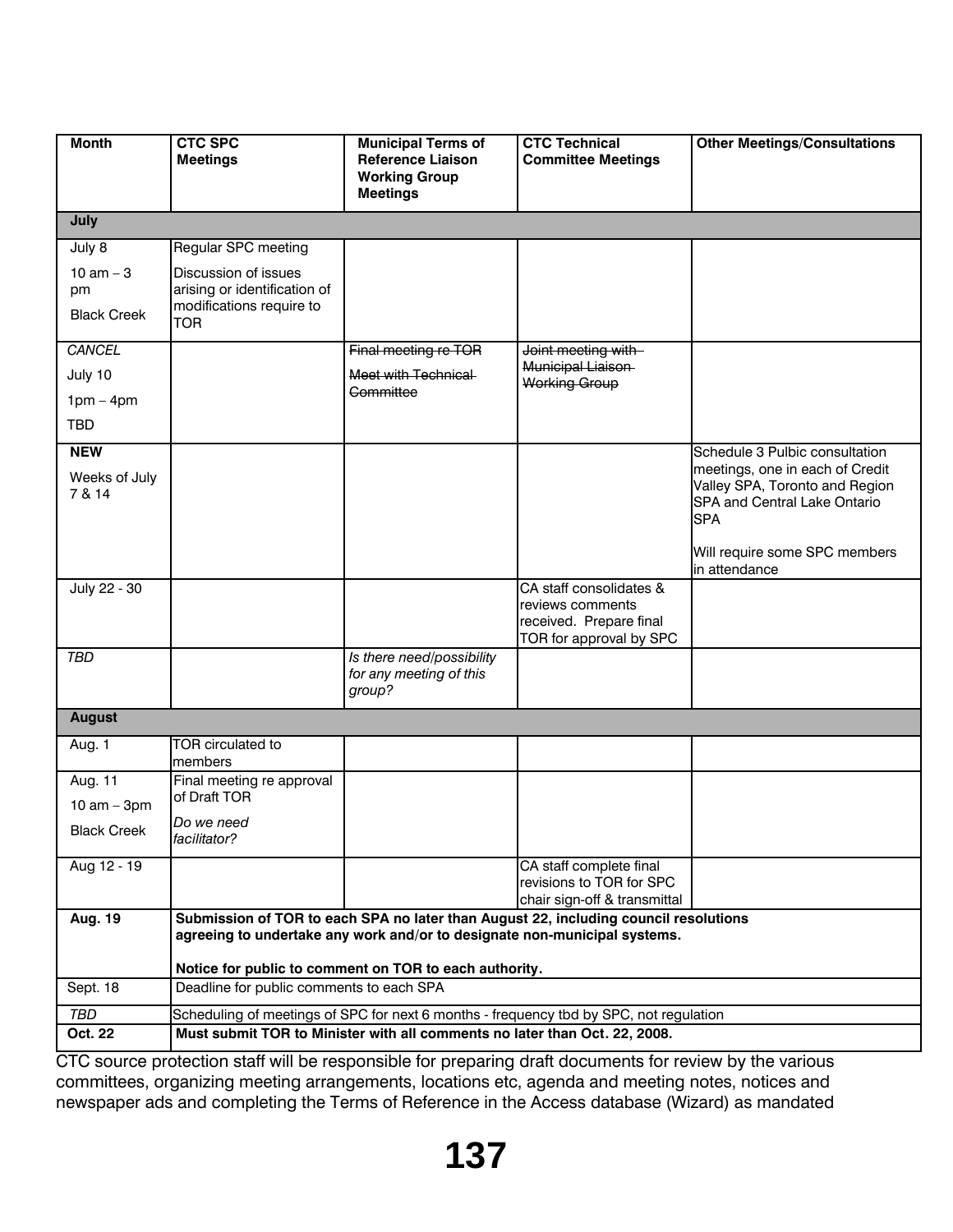# by the Ministry of the Environment.

#### **COMPLETED TASKS CTC Source Protection Region Meeting Schedule, Milestone Deliverables & Decision Points for Terms of Reference**

| <b>Month</b>                       | <b>CTC SPC</b><br><b>Meetings</b> | <b>Municipal Terms of</b><br><b>Reference Liaison</b><br><b>Working Group</b><br><b>Meetings</b>                   | <b>CTC Technical</b><br><b>Committee Meetings</b>                                                     | <b>Other Meetings/Consultations</b>                                                 |
|------------------------------------|-----------------------------------|--------------------------------------------------------------------------------------------------------------------|-------------------------------------------------------------------------------------------------------|-------------------------------------------------------------------------------------|
| <b>January</b>                     |                                   |                                                                                                                    |                                                                                                       |                                                                                     |
| Jan. 8                             |                                   |                                                                                                                    |                                                                                                       | Kick-off meeting of the CTC<br>Municipal Technical Advisory<br><b>Working Group</b> |
| Jan. 15                            |                                   |                                                                                                                    | Prepare for draft Table of<br>Contents                                                                |                                                                                     |
|                                    |                                   |                                                                                                                    | Prepare proposed<br>meeting schedule                                                                  |                                                                                     |
| <b>Jan. 16</b>                     |                                   | Formal Notice to municipalities re commencement of TOR work                                                        |                                                                                                       |                                                                                     |
| Jan. 29<br>$10am - 3pm$            | Progress on TOR                   |                                                                                                                    |                                                                                                       |                                                                                     |
| Jan. 30                            |                                   | Update on TOR from<br><b>Technical Committee</b>                                                                   | Joint meeting with<br>Municipal Liaison Group                                                         |                                                                                     |
| $1pm - 4pm$                        |                                   | meeting Jan. 15                                                                                                    |                                                                                                       |                                                                                     |
| <b>TRCA Office</b>                 |                                   | Set the stage for Feb. 22<br>meeting                                                                               |                                                                                                       |                                                                                     |
| February                           |                                   |                                                                                                                    |                                                                                                       |                                                                                     |
| Feb. 11                            | Progress on TOR                   |                                                                                                                    |                                                                                                       |                                                                                     |
| $10am - 3pm$                       |                                   |                                                                                                                    |                                                                                                       |                                                                                     |
| <b>Black Creek</b>                 |                                   |                                                                                                                    |                                                                                                       |                                                                                     |
| Feb. 21                            |                                   |                                                                                                                    | Prepare for workshop<br>with project management                                                       |                                                                                     |
| $10am - 4pm$<br><b>Black Creek</b> |                                   |                                                                                                                    | consultant to develop<br>deliverable breakdown                                                        |                                                                                     |
|                                    |                                   |                                                                                                                    | structure and estimated<br>effort and responsibility<br>for each of major Terms<br>of Reference tasks |                                                                                     |
| Feb. 22                            |                                   | Workshop with project                                                                                              | Joint meeting with                                                                                    |                                                                                     |
| $10am - 4pm$                       |                                   | management consultant<br>to develop deliverable                                                                    | Municipal Liaison<br><b>Working Group</b>                                                             |                                                                                     |
| <b>Black Creek</b>                 |                                   | breakdown structure and<br>estimated effort and<br>responsibility for each of<br>major Terms of<br>Reference tasks |                                                                                                       |                                                                                     |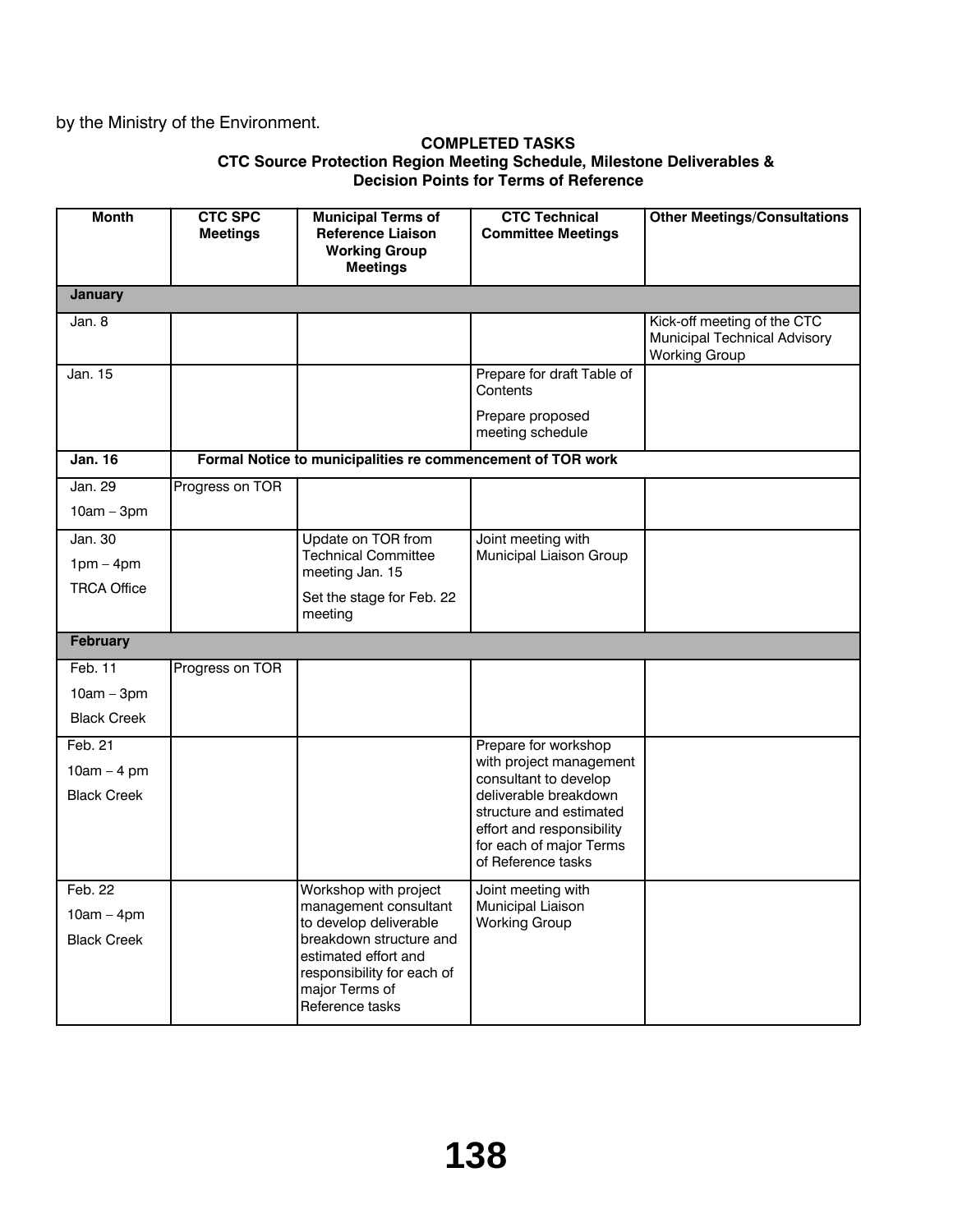| <b>Month</b>                                             | <b>CTC SPC</b><br><b>Meetings</b>            | <b>Municipal Terms of</b><br><b>Reference Liaison</b><br><b>Working Group</b> | <b>CTC Technical</b><br><b>Committee Meetings</b> | <b>Other Meetings/Consultations</b>                                                                                                                                  |
|----------------------------------------------------------|----------------------------------------------|-------------------------------------------------------------------------------|---------------------------------------------------|----------------------------------------------------------------------------------------------------------------------------------------------------------------------|
|                                                          |                                              | <b>Meetings</b>                                                               |                                                   |                                                                                                                                                                      |
| March *                                                  |                                              |                                                                               |                                                   |                                                                                                                                                                      |
| Mar. 3<br>5 pm - 6pm                                     |                                              |                                                                               |                                                   | SPC Chairs & PMs in L. Ont.<br>Collaborative meet with Mark<br>Schiller, Michael D'Andrea &<br>Larry Moore to discuss how to<br>coordinate respective TORs           |
| Mar. 5                                                   |                                              |                                                                               | MOE training on Terms                             |                                                                                                                                                                      |
| all day                                                  |                                              |                                                                               | of Reference Wizard                               |                                                                                                                                                                      |
| Mar. 17                                                  | Progress on TOR                              |                                                                               |                                                   |                                                                                                                                                                      |
| $10am - 3pm$                                             |                                              |                                                                               |                                                   |                                                                                                                                                                      |
| <b>Black Creek</b>                                       |                                              |                                                                               |                                                   |                                                                                                                                                                      |
| Mar. 19                                                  |                                              |                                                                               | <b>Timelines</b>                                  |                                                                                                                                                                      |
| $10am - 4pm$                                             |                                              |                                                                               | Resource estimates                                |                                                                                                                                                                      |
| <b>TRCA Office</b>                                       |                                              |                                                                               | Who does what                                     |                                                                                                                                                                      |
| Mar. 19<br>$5:30$ pm $-$<br>9:00pm<br><b>Black Creek</b> |                                              |                                                                               |                                                   | Dinner meeting with SPC<br>municipal members,<br>commissioners of planning<br>and works and CA CAOs to<br>present work in-progress and<br>seek advice on how to work |
|                                                          |                                              |                                                                               |                                                   | with councils                                                                                                                                                        |
| Mar. 26                                                  |                                              | <b>Draft TOR</b>                                                              |                                                   |                                                                                                                                                                      |
| $10am - 4pm$                                             |                                              |                                                                               |                                                   |                                                                                                                                                                      |
| <b>April</b>                                             |                                              |                                                                               |                                                   |                                                                                                                                                                      |
| April 4                                                  | <b>Draft TOR</b><br>circulated to<br>members |                                                                               |                                                   |                                                                                                                                                                      |

 $\frac{1}{2}$  ,  $\frac{1}{2}$  ,  $\frac{1}{2}$  ,  $\frac{1}{2}$  ,  $\frac{1}{2}$  ,  $\frac{1}{2}$  ,  $\frac{1}{2}$  ,  $\frac{1}{2}$  ,  $\frac{1}{2}$  ,  $\frac{1}{2}$  ,  $\frac{1}{2}$  ,  $\frac{1}{2}$  ,  $\frac{1}{2}$  ,  $\frac{1}{2}$  ,  $\frac{1}{2}$  ,  $\frac{1}{2}$  ,  $\frac{1}{2}$  ,  $\frac{1}{2}$  ,  $\frac{1$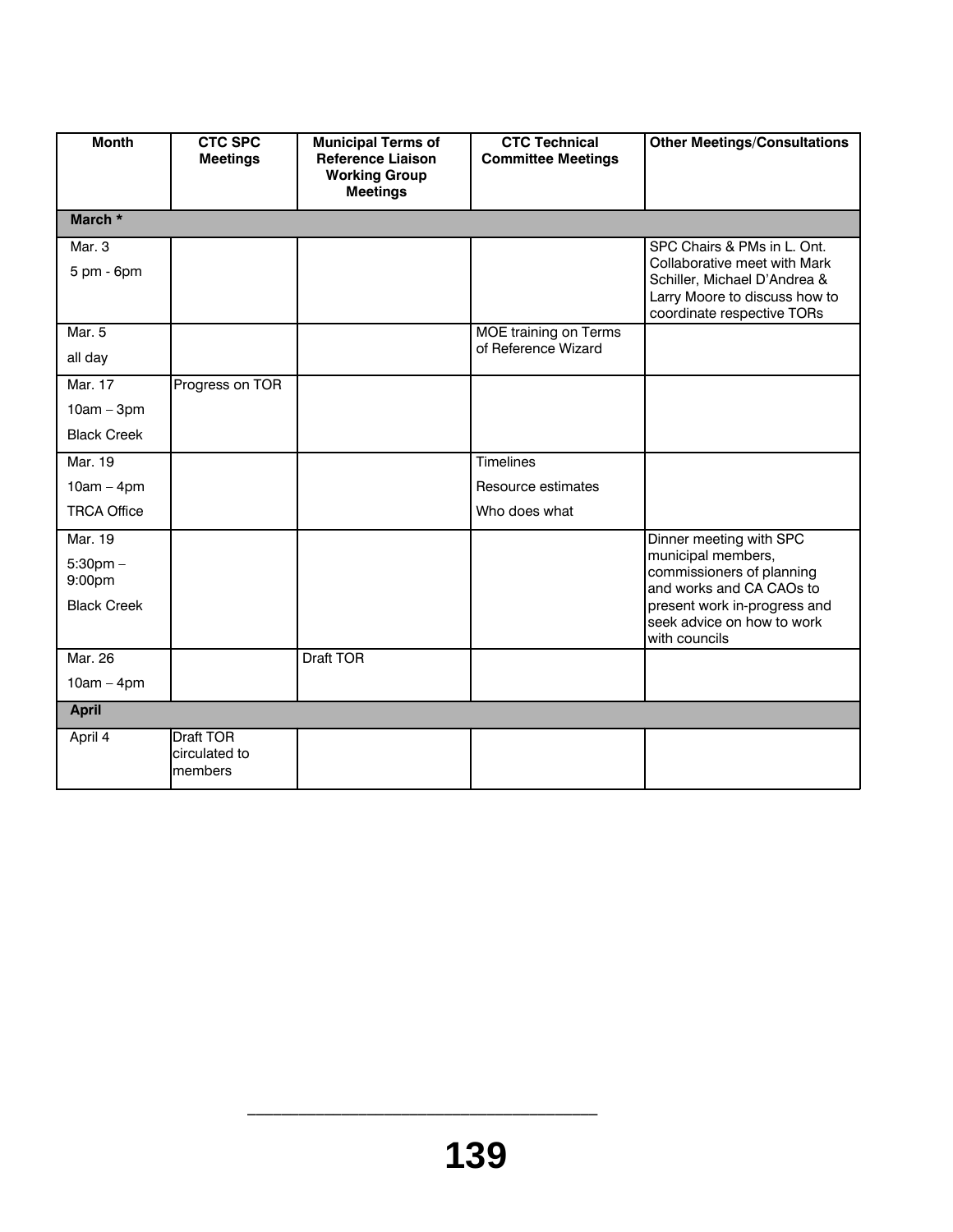# **RES.#A36/08 - SCHEDULE OF MEETINGS AND TOPICS**

Updates to the schedule of meetings and topics for CTC Source Protection Committee meetings.

| Moved by:    | <b>Michael Garrett</b> |
|--------------|------------------------|
| Seconded by: | <b>Wendy Burgess</b>   |

**THAT the schedule of CTC Source Protection Committee meetings and topics for January to August, 2008, be updated and reflected in Attachment 1.**

**CARRIED**

**For Information contact: Karen Hortopan, extension 5392 Email: khortopan@trca.on.ca Date: April 2, 2008 Attachments: 1**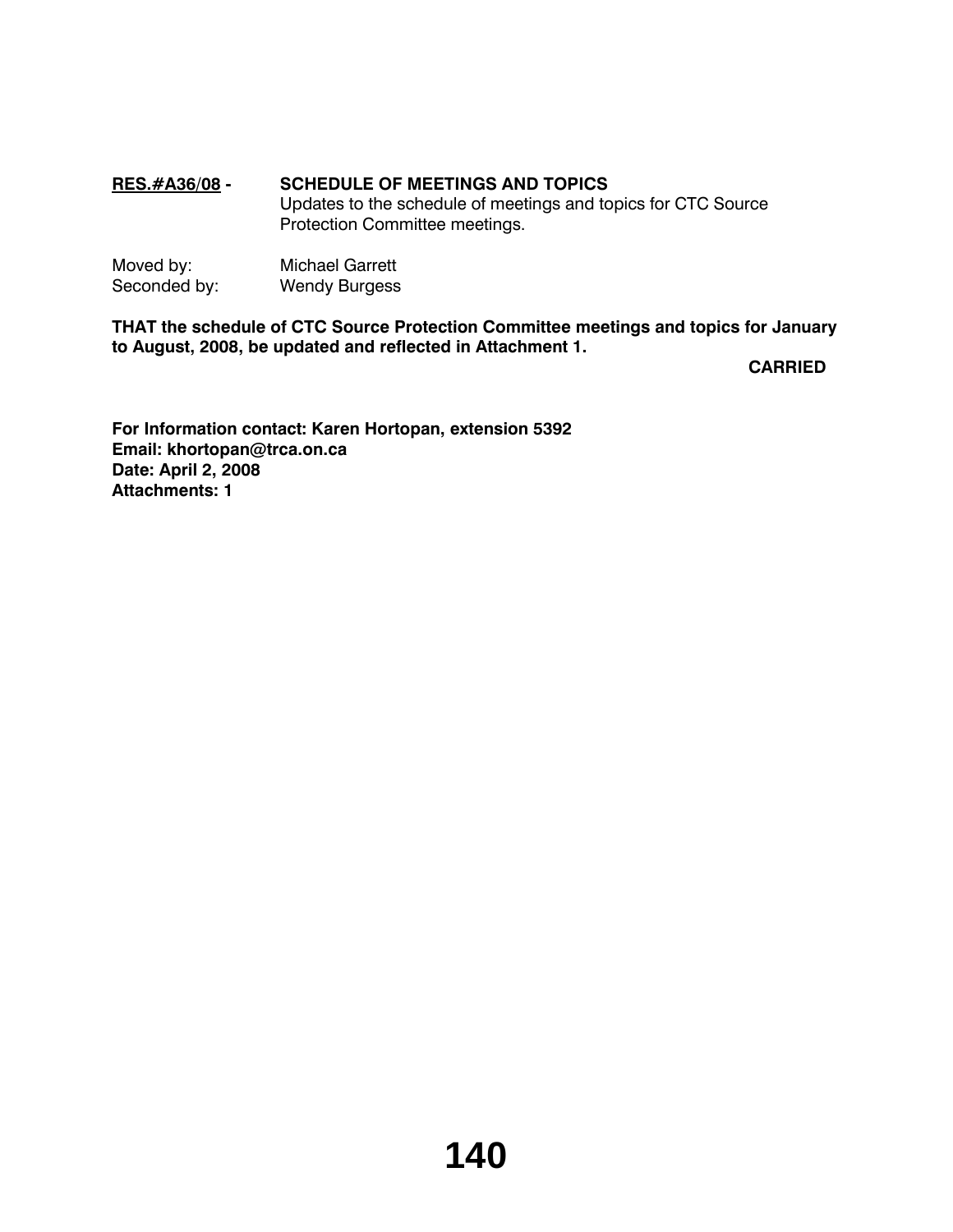# **Attachment 1**

# **CTC Source Protection Committee Meetings Schedule and Topics, January – August 2008 Location: Black Creek Pioneer Village (unless otherwise indicated)**

| Meeting#1/08                    | Tuesday, January 29, 2008 10am - 3pm                                      |
|---------------------------------|---------------------------------------------------------------------------|
| <b>Topics:</b>                  |                                                                           |
| Lake Ontario Collaborative      |                                                                           |
| Dufferin Headwaters Pilot Study |                                                                           |
| Meeting#2/08                    | Monday, February 11, 2008 10am - 3pm                                      |
| <b>Topics:</b>                  |                                                                           |
|                                 | TRSPA Interim Watershed Characterization Report                           |
|                                 | TRSPA Conceptual Water Budget Report                                      |
|                                 | CVSPA Interim Watershed Characterization Report                           |
|                                 | CVSPA Water Budget Modelling Reports                                      |
| Meeting $#3/08$                 | Monday, March 17, 2008 10am - 3pm                                         |
| Topics:                         |                                                                           |
|                                 | CLOSPA Interim Watershed Characterization Report                          |
|                                 | CLOSPA Conceptual Water Budget/Draft Tier 1 Water Budget                  |
|                                 | ▶ Public Consultation in the CTC Region                                   |
| Meeting#4/08                    | Monday, April 14, 2008 10am - 3pm                                         |
| <b>Topics:</b>                  |                                                                           |
|                                 | Terms of Reference work to date                                           |
|                                 | Source Protection Program Update                                          |
| Meeting#5/08                    | Tuesday, May 13, 2008 10am - 3pm                                          |
|                                 |                                                                           |
| <b>Topics:</b>                  |                                                                           |
|                                 | ▶ Approve Draft Terms of Reference to commence public consultation        |
|                                 | Results of jurisdictional scan and source protection plans in other areas |
| Meeting#6/08                    | Monday, June 9, 2008 10am - 3pm                                           |
| <b>Topics:</b>                  |                                                                           |
|                                 | ▶ Water and health impacts of contaminants that cannot be treated in      |
| drinking water                  |                                                                           |
| Meeting#7/08                    | Tuesday, July 8, 2008 10am - 3pm                                          |
| Topics:                         |                                                                           |
|                                 | Review public comments on Draft Terms of Reference                        |
|                                 | Tour of Peel Region Treatment Plant (Tentative)                           |
| Meeting#8/08                    | Monday, August 11, 2008 10am - 3pm                                        |
| <b>Topics:</b>                  |                                                                           |
|                                 | Approve Terms of Reference for submission to each SPA                     |
| Meeting#9/08                    | Tuesday, October 7, 2008 10am - 3pm                                       |
| Meeting $#10/08$                | Monday, November 17, 2008 10am - 3pm                                      |
| Meeting#8/08                    | Monday, January 12, 2009 10am - 3pm                                       |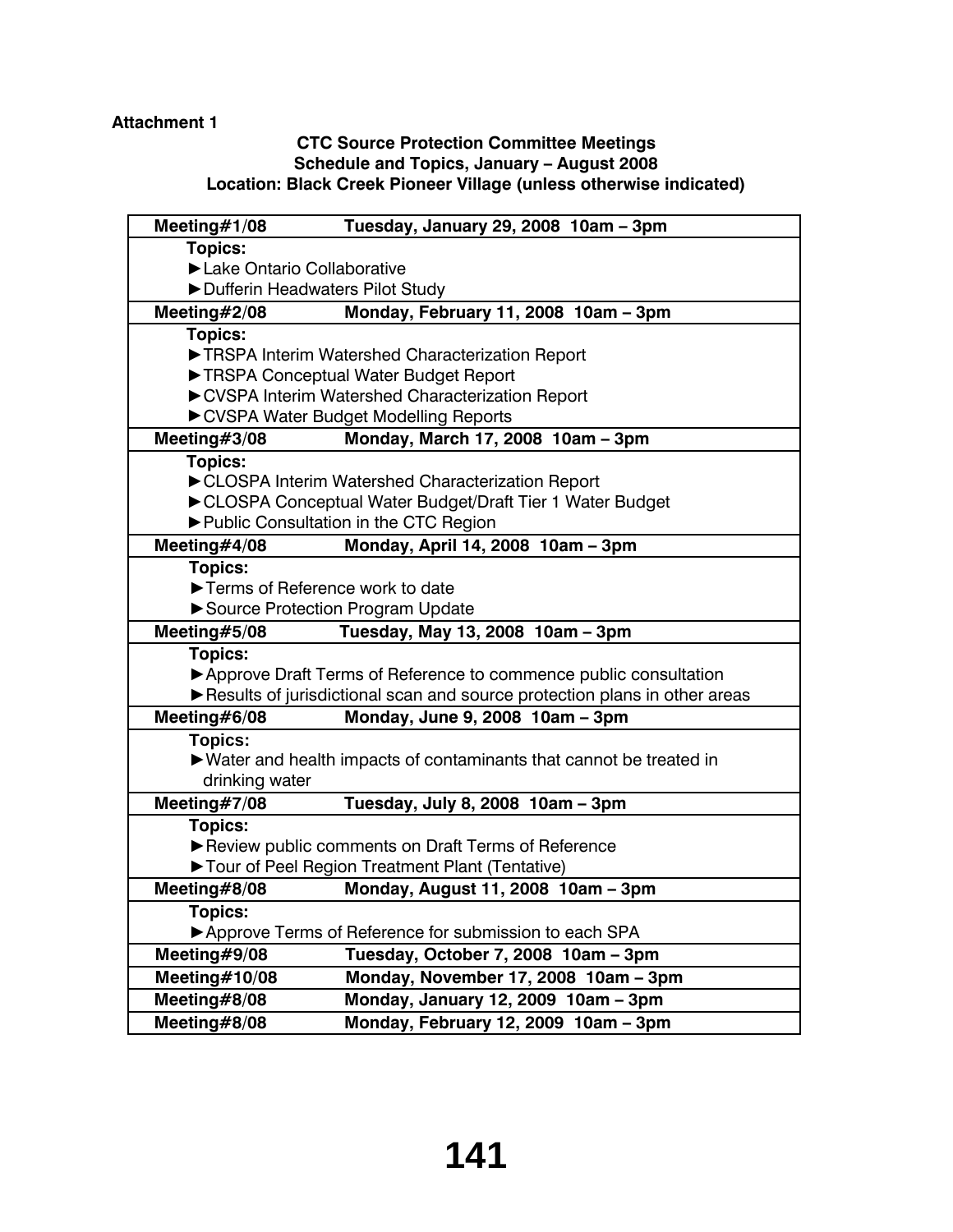**Meeting dates to be determined for the following topics and others:**

| Municipal and conservation authority technical studies                       |
|------------------------------------------------------------------------------|
| Discussions with First Nations                                               |
| Future re how municipalities would be asked to report on monitoring of       |
| performance                                                                  |
| Information from Province on public health issues and connection to drinking |
| water source protection                                                      |
| Establishing a Great Lakes working group                                     |
| <b>Risk Assessment</b>                                                       |
| Gap analysis and how will we know progress                                   |
| Contents of a Source Protection Plan (MOE)                                   |
| Source Protection Plans and the relationship to Watershed Plans              |
| Groundwater Vulnerability (further discussion required)                      |
| Places to Grow and relationship of CWA with other legislation/plans (e.g.    |
| Greenbelt, Niagara Escarpment)                                               |
| Compensation for landowners when land is expropriated (schedule for as       |
| soon as possible, when discussing consultation of what will be in a plan)    |
| Presentation on Safe Drinking Water Act (slated for the fall 2008)           |
| Update on Lake Ontario Collaborative (April or May)                          |
| Templates from other parts of the world that are doing similar source        |
| protection e.g. Germany, US, Sweden                                          |
|                                                                              |

**Report prepared by: Karen Hortopan, 416-661-6600 extension 5392 Emails: khortopan@trca.on.ca**

 $\mathcal{L}_\text{max}$  and  $\mathcal{L}_\text{max}$  and  $\mathcal{L}_\text{max}$  and  $\mathcal{L}_\text{max}$